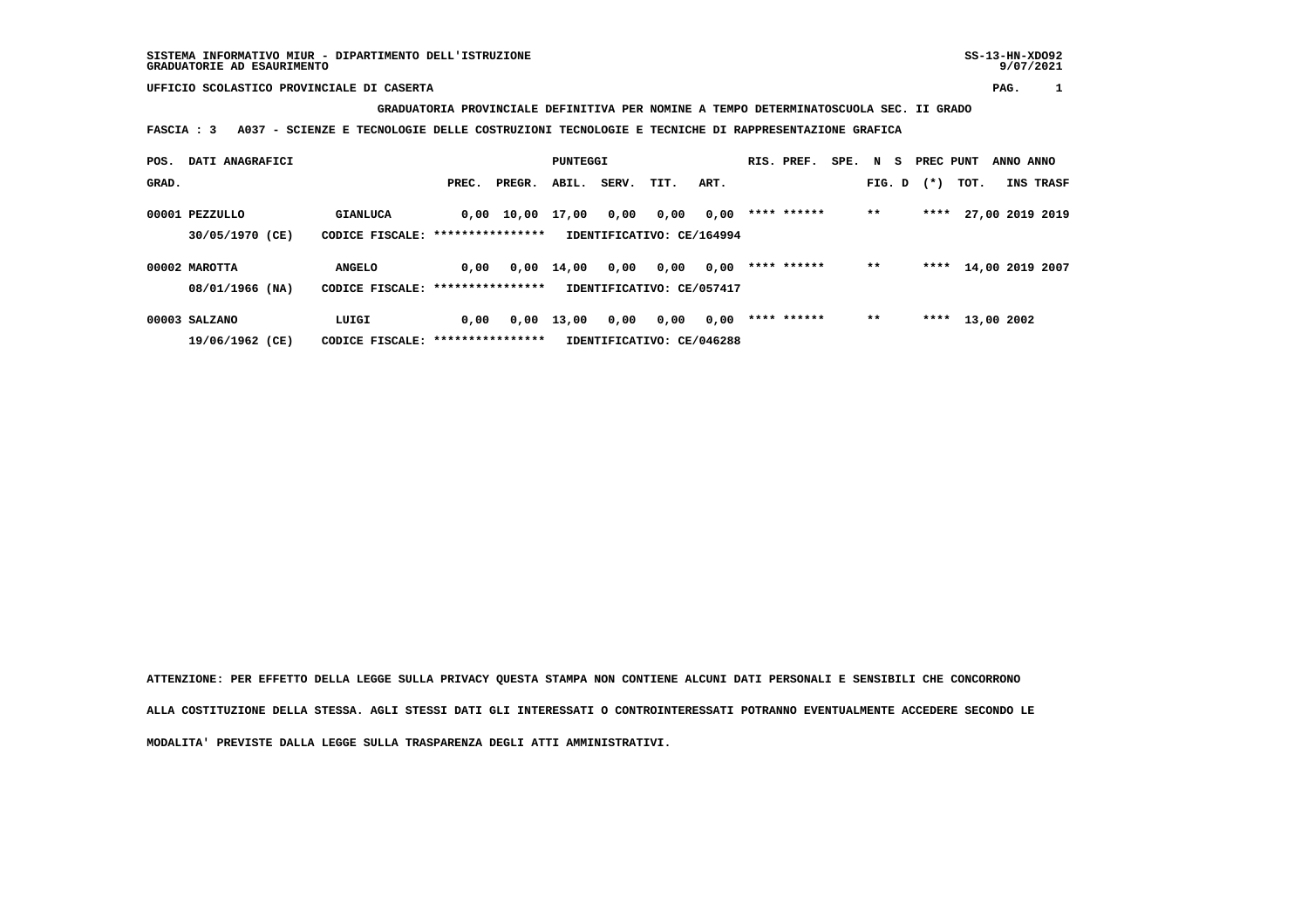**GRADUATORIA PROVINCIALE DEFINITIVA PER NOMINE A TEMPO DETERMINATOSCUOLA SEC. II GRADO**

 **FASCIA : 4 A037 - SCIENZE E TECNOLOGIE DELLE COSTRUZIONI TECNOLOGIE E TECNICHE DI RAPPRESENTAZIONE GRAFICA**

| POS.       | DATI ANAGRAFICI                  |                                                   |       | PUNTEGGI |       |       |                                    | RIS. PREF. | SPE.        | N S | PREC PUNT |       | ANNO ANNO  |  |           |
|------------|----------------------------------|---------------------------------------------------|-------|----------|-------|-------|------------------------------------|------------|-------------|-----|-----------|-------|------------|--|-----------|
| GRAD.      |                                  |                                                   | PREC. | PREGR.   | ABIL. | SERV. | TIT.                               | ART.       |             |     | FIG. D    | $(*)$ | TOT.       |  | INS TRASF |
| т          | 00004 BARBATO<br>22/05/1982 (PD) | <b>TERESA</b><br>CODICE FISCALE: **************** | 0.00  | 0,00     | 18,00 | 54,00 | 10,00<br>IDENTIFICATIVO: CE/150078 | 0,00       | **** ****** |     | $* *$     | ****  | 82,00 2016 |  |           |
|            |                                  |                                                   |       |          |       |       |                                    |            |             |     |           |       |            |  |           |
| 00005 MELE |                                  | GIUSTINA                                          | 0.00  | 0,00     | 17,00 | 48,00 | 0,00                               | 0,00       | **** ****** |     | $* *$     | ****  | 65,00 2016 |  |           |
| т          | 17/05/1978 (NA)                  | CODICE FISCALE: *****************                 |       |          |       |       | IDENTIFICATIVO: CE/164636          |            |             |     |           |       |            |  |           |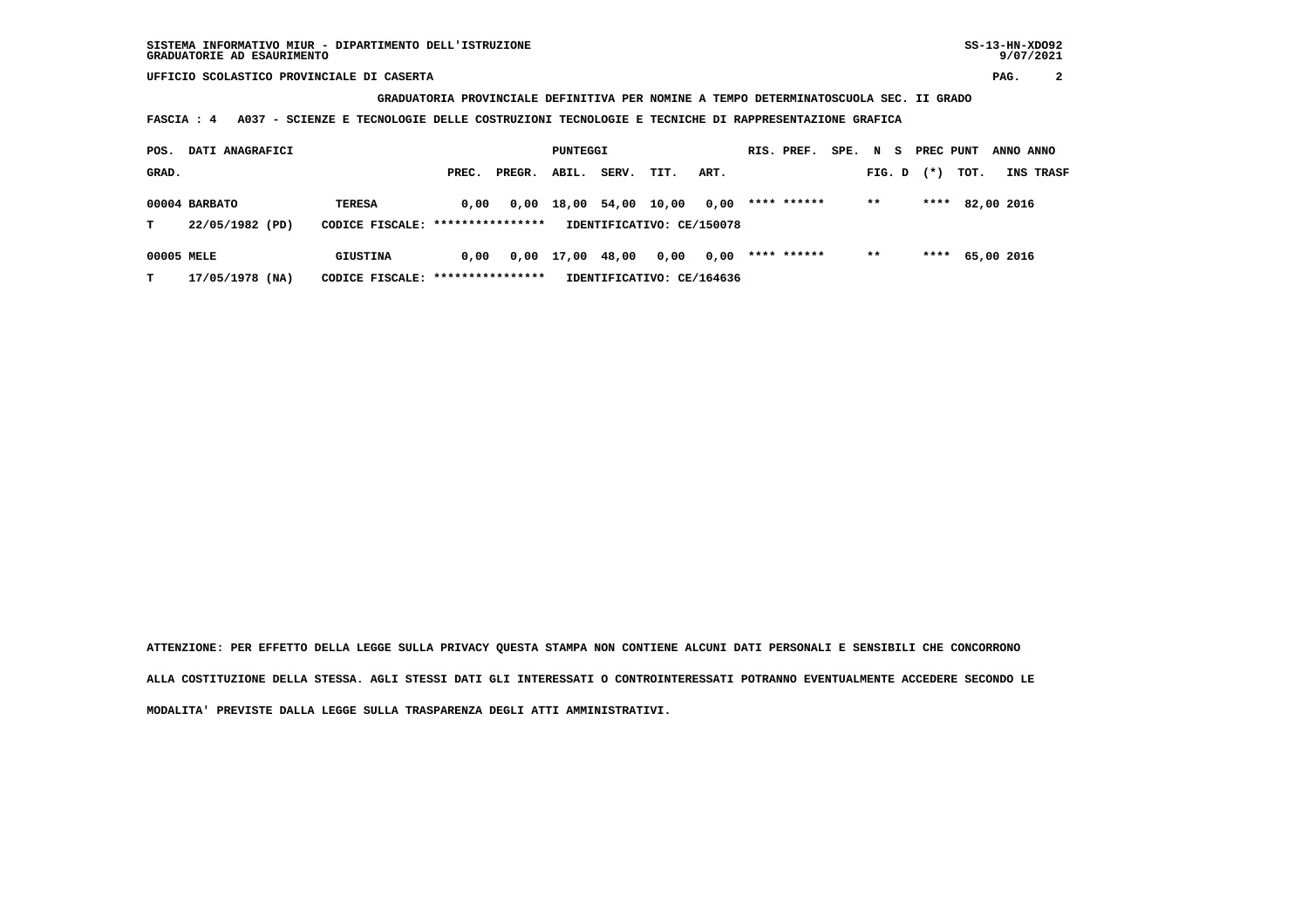**GRADUATORIA PROVINCIALE DEFINITIVA PER NOMINE A TEMPO DETERMINATOSCUOLA SEC. II GRADO**

 **FASCIA : 3 A045 - SCIENZE ECONOMICO-AZIENDALI**

|       | POS. DATI ANAGRAFICI |                                   |       |                        | PUNTEGGI   |                           |      |      | RIS. PREF.         |       | SPE. N S PREC PUNT |                  | ANNO ANNO            |  |
|-------|----------------------|-----------------------------------|-------|------------------------|------------|---------------------------|------|------|--------------------|-------|--------------------|------------------|----------------------|--|
| GRAD. |                      |                                   | PREC. | PREGR.                 |            | ABIL. SERV.               | TIT. | ART. |                    |       | $FIG. D$ $(*)$     | TOT.             | INS TRASF            |  |
|       | 00001 MORETTA        | <b>FRANCESCO</b>                  | 0,00  |                        |            | 0,00 15,00 117,00         | 9,00 | 0,00 | **** ******        | $**$  |                    | **** 141,00 2019 |                      |  |
|       | 18/08/1976 (CE)      | CODICE FISCALE: ****************  |       |                        |            | IDENTIFICATIVO: CE/164689 |      |      |                    |       |                    |                  |                      |  |
|       | 00002 MUSCARIELLO    | <b>EDDA</b>                       |       | 0,00 32,00 13,00 12,00 |            |                           | 0,00 |      | $0,00$ **** ****** | $***$ |                    | **** 57,00 2019  |                      |  |
|       | 19/03/1964 (NA)      | CODICE FISCALE: ****************  |       |                        |            | IDENTIFICATIVO: CE/023884 |      |      |                    |       |                    |                  |                      |  |
|       | 00003 PARENTE        | <b>MATTIA</b>                     |       | 0,00 38,00 15,00       |            | 0,00                      | 0,00 |      | $0,00$ **** ****** | $***$ |                    |                  | **** 53,00 2014 2004 |  |
|       | 16/08/1963 (CE)      | CODICE FISCALE: ***************** |       |                        |            | IDENTIFICATIVO: CE/049683 |      |      |                    |       |                    |                  |                      |  |
|       | 00004 LIMATOLA       | <b>SALVATORE</b>                  |       | 0,00 15,00 13,00 24,00 |            |                           | 0,00 | 0,00 | **** ******        | $**$  | ****               | 52,00 2000       |                      |  |
|       | 29/04/1961 (CE)      | CODICE FISCALE: ***************** |       |                        |            | IDENTIFICATIVO: CE/022678 |      |      |                    |       |                    |                  |                      |  |
|       | 00005 PIZZO          | MARIAROSARIA                      | 0,00  |                        | 5,00 13,00 | 0,00                      | 0,00 |      | $0,00$ **** ****** | $* *$ |                    | **** 18,00 2019  |                      |  |
|       | $11/03/1965$ (NA)    | CODICE FISCALE: ****************  |       |                        |            | IDENTIFICATIVO: CE/054905 |      |      |                    |       |                    |                  |                      |  |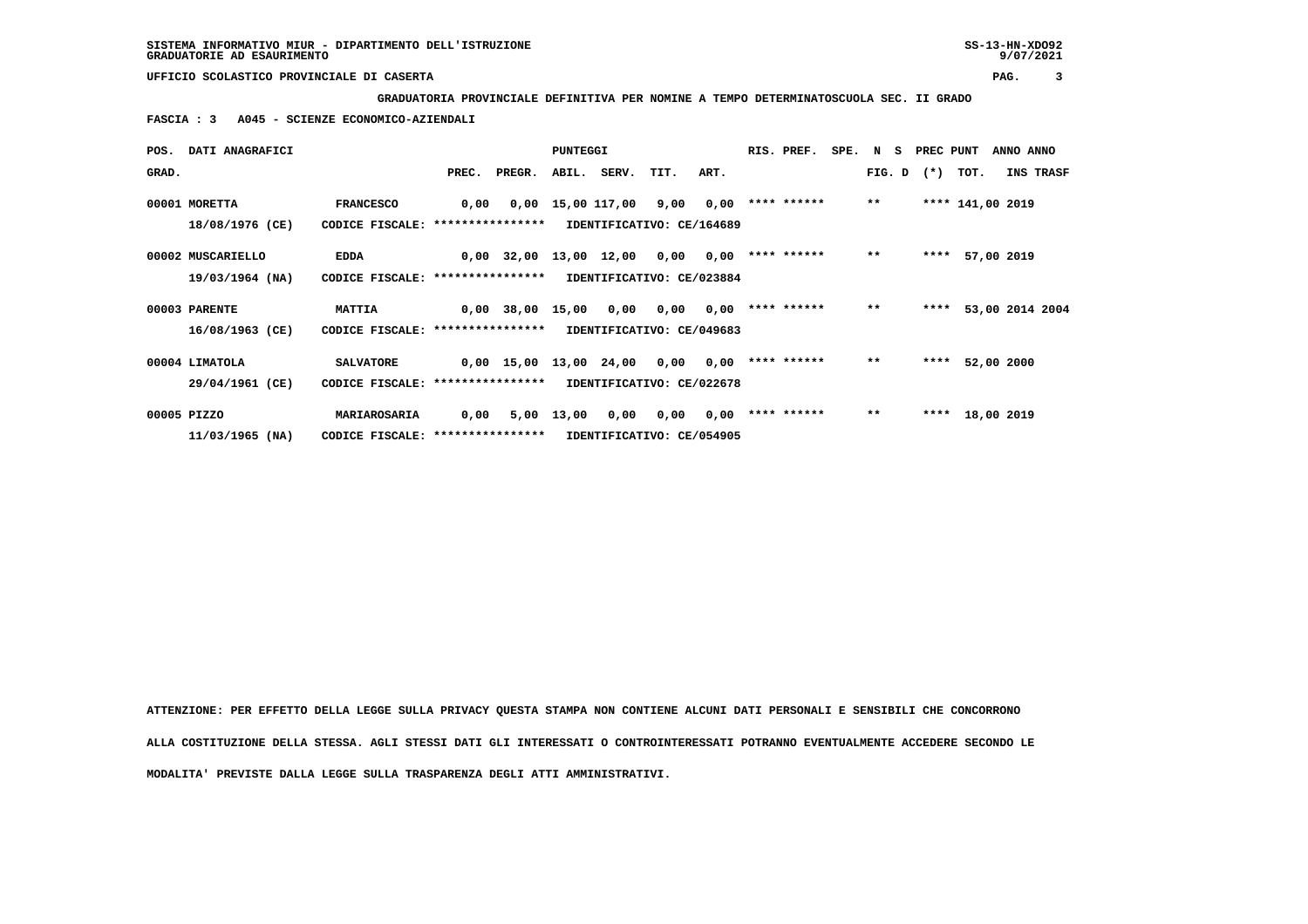| SISTEMA INFORMATIVO MIUR - DIPARTIMENTO DELL'ISTRUZIONE | SS-13-HN-XD092 |
|---------------------------------------------------------|----------------|
| GRADUATORIE AD ESAURIMENTO                              | 9/07/2021      |

 **GRADUATORIA PROVINCIALE DEFINITIVA PER NOMINE A TEMPO DETERMINATOSCUOLA SEC. II GRADO**

 **FASCIA : 4 A045 - SCIENZE ECONOMICO-AZIENDALI**

| POS.  | <b>DATI ANAGRAFICI</b> |                                  |       |                                               | PUNTEGGI |                           |      | RIS. PREF. |       |                | SPE. N S PREC PUNT ANNO ANNO |                  |
|-------|------------------------|----------------------------------|-------|-----------------------------------------------|----------|---------------------------|------|------------|-------|----------------|------------------------------|------------------|
| GRAD. |                        |                                  | PREC. | PREGR. ABIL.                                  |          | SERV. TIT.                | ART. |            |       | $FIG. D$ $(*)$ | тот.                         | <b>INS TRASF</b> |
|       | 00006 GRAUSO           | <b>ROSA</b>                      |       | $0,00$ 84,00 14,00 0,00 0,00 0,00 **** ****** |          |                           |      |            | $***$ |                | **** 98,00 2015              |                  |
|       | 11/10/1971 (CE)        | CODICE FISCALE: **************** |       |                                               |          | IDENTIFICATIVO: CE/152927 |      |            |       |                |                              |                  |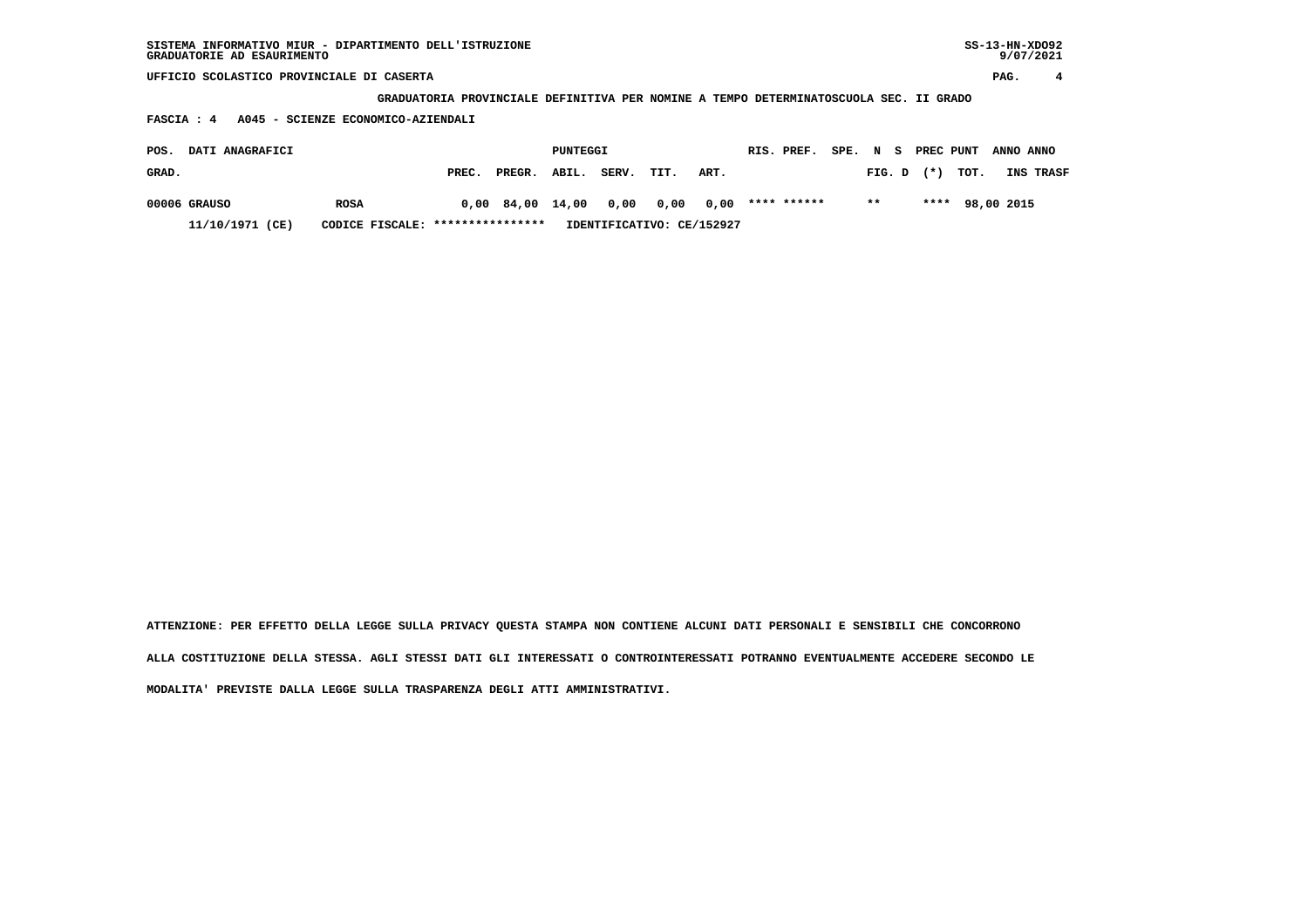**GRADUATORIA PROVINCIALE DEFINITIVA PER NOMINE A TEMPO DETERMINATOSCUOLA SEC. II GRADO**

 **FASCIA : 3 A046 - SCIENZE GIURIDICO-ECONOMICHE**

|       | POS. DATI ANAGRAFICI                                                                                                                             |                                                                                                                                             |       |                                                                           | PUNTEGGI |                                          |      | RIS. PREF.         |              | SPE. N S PREC PUNT |                         | ANNO ANNO |           |
|-------|--------------------------------------------------------------------------------------------------------------------------------------------------|---------------------------------------------------------------------------------------------------------------------------------------------|-------|---------------------------------------------------------------------------|----------|------------------------------------------|------|--------------------|--------------|--------------------|-------------------------|-----------|-----------|
| GRAD. |                                                                                                                                                  |                                                                                                                                             | PREC. | PREGR. ABIL. SERV.                                                        |          | TIT.                                     | ART. |                    |              | FIG. D $(*)$       | TOT.                    |           | INS TRASF |
|       | 00001 SIGNORE<br>15/09/1959 (VE)                                                                                                                 | <b>ANNAMARIA</b><br>CODICE FISCALE: **************** IDENTIFICATIVO: CE/027113                                                              |       | 0,00 256,00 15,00 60,00                                                   |          | 0,00                                     |      | $0.00$ **** ****** | $***$        |                    | **** 331,00 2000        |           |           |
|       | 00002 CATALANO<br>06/03/1959 (CE)                                                                                                                | <b>ROSA</b><br>CODICE FISCALE: **************** IDENTIFICATIVO: CE/026990                                                                   |       | 0,00 209,00 16,00 36,00 0,00 0,00 **** ******                             |          |                                          |      |                    |              |                    | ** $X$ **** 261,00 2000 |           |           |
|       | 00003 D'ANIELLO<br>30/06/1964 (CE)                                                                                                               | <b>PASQUALE</b><br>CODICE FISCALE: **************** IDENTIFICATIVO: CE/045390                                                               |       | 0,00 106,00 13,00 58,00 0,00 0,00 **** ******                             |          |                                          |      |                    | $***$        |                    | **** 177,00 2007        |           |           |
|       | 00004 SANTANGELO                                                                                                                                 | <b>GIOVANNA</b>                                                                                                                             |       | 0,00 102,00 13,00 40,00 0,00                                              |          |                                          |      | $0.00$ **** ****** | $* *$        |                    | **** 155,00 2002        |           |           |
|       | 24/09/1968 (CE)<br>00005 PALMIERI                                                                                                                | CODICE FISCALE: **************** IDENTIFICATIVO: CE/045576<br><b>AGNESE</b>                                                                 |       | $0,00$ 90,00 15,00 48,00 0,00 0,00 **** ****** T                          |          |                                          |      |                    | $\star\star$ |                    | **** 153,00 2019 2019   |           |           |
|       | 24/10/1971 (CE)<br>00006 PASTORE                                                                                                                 | CODICE FISCALE: **************** IDENTIFICATIVO: CE/164808<br><b>MARTA</b>                                                                  |       | $0,00$ 62,00 12,00 58,00 3,00 0,00 **** ******                            |          |                                          |      |                    | $***$        |                    | **** 135,00 2019 2019   |           |           |
| т     | 12/06/1966 (CE)<br>00007 COMPARONE<br>11/02/1977 (NA)                                                                                            | CODICE FISCALE: **************** IDENTIFICATIVO: CE/164935<br><b>RAFFAELE</b><br>CODICE FISCALE: **************** IDENTIFICATIVO: CE/154797 | 0,00  |                                                                           |          | 0,00 17,00 106,00 10,00 0,00 **** ****** |      |                    | $***$        |                    | **** 133,00 2016        |           |           |
|       | 00008 VOSO<br>17/07/1969 (CE)                                                                                                                    | <b>PAOLO</b><br>CODICE FISCALE: **************** IDENTIFICATIVO: CE/145338                                                                  |       | 0,00 55,00 14,00 60,00 0,00 0,00 **** ****** T ** X **** 129,00 2014 2014 |          |                                          |      |                    |              |                    |                         |           |           |
|       | 00009 DE MARCO                                                                                                                                   | <b>EUGENIA</b>                                                                                                                              |       | $0,00$ 38,00 40,00 38,00 0,00 0,00 **** ******                            |          |                                          |      |                    | $***$        |                    | **** 116,00 2009        |           |           |
|       | 28/08/1976 (CE)<br>ATTENZIONE: PER EFFETTO DELLA LEGGE SULLA PRIVACY QUESTA STAMPA NON CONTIENE ALCUNI DATI PERSONALI E SENSIBILI CHE CONCORRONO | CODICE FISCALE: **************** IDENTIFICATIVO: CE/133605                                                                                  |       |                                                                           |          |                                          |      |                    |              |                    |                         |           |           |
|       | ALLA COSTITUZIONE DELLA STESSA. AGLI STESSI DATI GLI INTERESSATI O CONTROINTERESSATI POTRANNO EVENTUALMENTE ACCEDERE SECONDO LE                  |                                                                                                                                             |       |                                                                           |          |                                          |      |                    |              |                    |                         |           |           |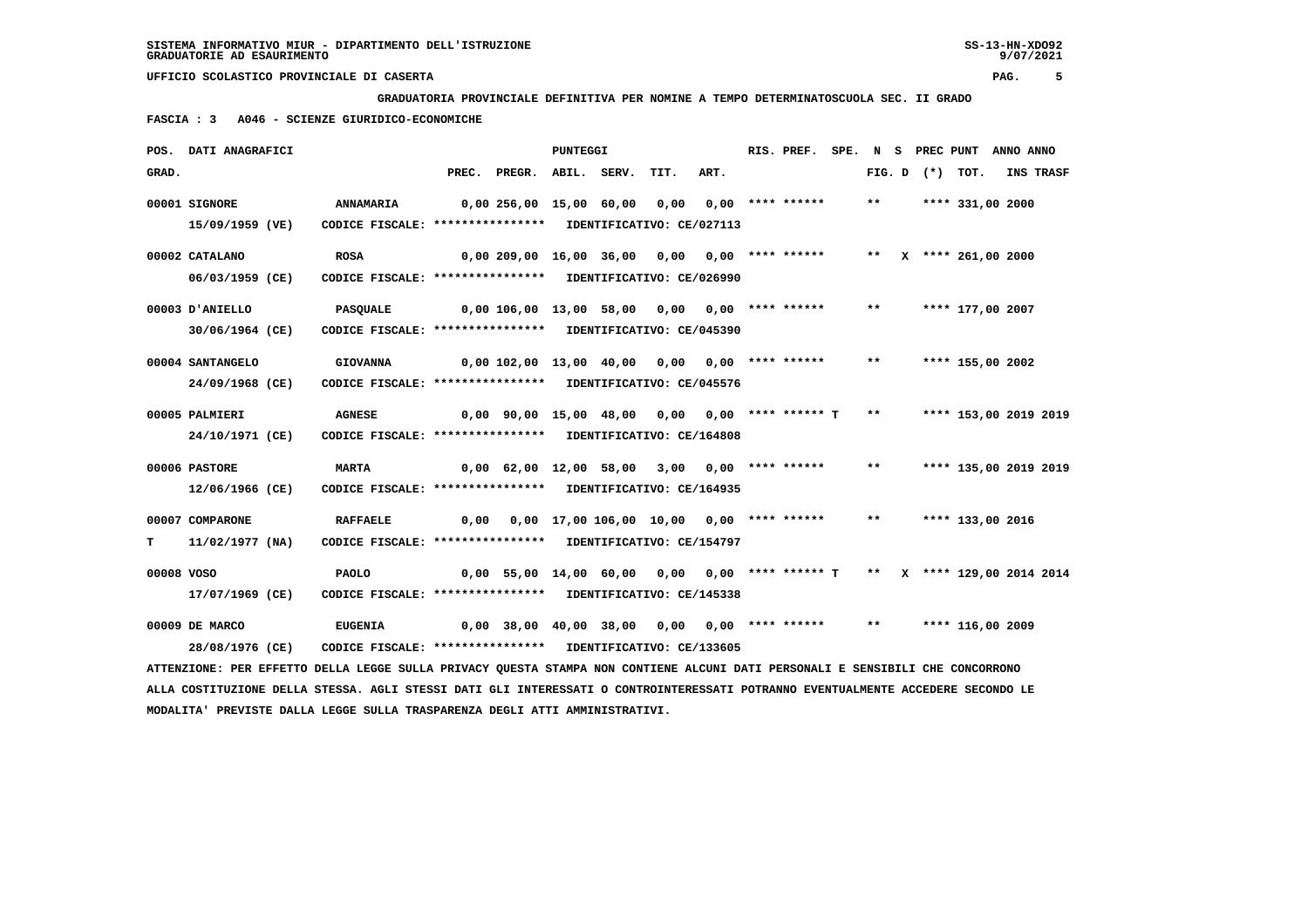**GRADUATORIA PROVINCIALE DEFINITIVA PER NOMINE A TEMPO DETERMINATOSCUOLA SEC. II GRADO**

 **FASCIA : 3 A046 - SCIENZE GIURIDICO-ECONOMICHE**

|       | POS. DATI ANAGRAFICI                                                                                                            |                                                            |       |                                                         | <b>PUNTEGGI</b>  |                       |      | RIS. PREF.           |       |                     | SPE. N S PREC PUNT ANNO ANNO |                  |
|-------|---------------------------------------------------------------------------------------------------------------------------------|------------------------------------------------------------|-------|---------------------------------------------------------|------------------|-----------------------|------|----------------------|-------|---------------------|------------------------------|------------------|
| GRAD. |                                                                                                                                 |                                                            | PREC. | PREGR. ABIL. SERV.                                      |                  | TIT.                  | ART. |                      |       | FIG. $D$ $(*)$ TOT. |                              | <b>INS TRASF</b> |
|       | 00010 GAGLIARDI                                                                                                                 | <b>ANTONIO</b>                                             |       | $0,00$ 43,00 13,00 52,00                                |                  | 0.00                  |      | $0.00$ **** ****** T | $***$ |                     | **** 108,00 2004 2004        |                  |
|       | $21/02/1968$ (NA)                                                                                                               | CODICE FISCALE: **************** IDENTIFICATIVO: CE/050150 |       |                                                         |                  |                       |      |                      |       |                     |                              |                  |
|       | 00011 FULGERI                                                                                                                   | MARIA                                                      |       | $0,00$ 6,00 15,00 84,00 3,00 0,00 **** ******           |                  |                       |      |                      | $***$ |                     | **** 108,00 2018             |                  |
|       | 21/04/1968 (CE)                                                                                                                 | CODICE FISCALE: **************** IDENTIFICATIVO: CE/043210 |       |                                                         |                  |                       |      |                      |       |                     |                              |                  |
|       | 00012 VISONE                                                                                                                    | <b>STEFANIA</b>                                            | 0,00  |                                                         | 3,00 42,00 40,00 | 0,00                  |      | $0,00$ **** ******   | $* *$ |                     | **** 85,00 2014              |                  |
|       | 27/11/1972 (CE)                                                                                                                 | CODICE FISCALE: **************** IDENTIFICATIVO: CE/055998 |       |                                                         |                  |                       |      |                      |       |                     |                              |                  |
|       |                                                                                                                                 |                                                            |       |                                                         |                  |                       |      |                      |       |                     |                              |                  |
|       | 00013 PISANI                                                                                                                    | <b>PASOUALE</b>                                            |       | $0,00$ 13,00 16,00 48,00 0,00 0,00 **** ******          |                  |                       |      |                      | $***$ |                     | **** 77,00 2007              |                  |
|       | 05/12/1965 (CE)                                                                                                                 | CODICE FISCALE: **************** IDENTIFICATIVO: CE/055645 |       |                                                         |                  |                       |      |                      |       |                     |                              |                  |
|       | 00014 COSTARELLA                                                                                                                | ALBA                                                       |       | 0,00 56,00 15,00 0,00                                   |                  | 0,00 0,00 **** ****** |      |                      | $***$ |                     | **** 71,00 2019              |                  |
|       | 06/09/1961 (CE)                                                                                                                 | CODICE FISCALE: **************** IDENTIFICATIVO: CE/045013 |       |                                                         |                  |                       |      |                      |       |                     |                              |                  |
|       | 00015 D'ORTA                                                                                                                    | <b>ANNA</b>                                                |       | $0,00$ 20,00 12,00 38,00 0,00 0,00 **** ******          |                  |                       |      |                      | $***$ |                     | **** 70,00 2019 2007         |                  |
|       | 11/02/1972 (CE)                                                                                                                 | CODICE FISCALE: **************** IDENTIFICATIVO: CE/057190 |       |                                                         |                  |                       |      |                      |       |                     |                              |                  |
|       |                                                                                                                                 |                                                            |       |                                                         |                  |                       |      |                      |       |                     |                              |                  |
|       | 00016 DE LUCA PICIONE                                                                                                           | <b>GAETANO</b>                                             |       | $0,00$ $0,00$ $14,00$ $46,00$ $9,00$ $0,00$ **** ****** |                  |                       |      |                      | $***$ |                     | X **** 69,00 2019 2019       |                  |
|       | $03/02/1964$ (NA)                                                                                                               | CODICE FISCALE: **************** IDENTIFICATIVO: CE/164764 |       |                                                         |                  |                       |      |                      |       |                     |                              |                  |
|       | 00017 TAMBURRINI                                                                                                                | <b>PASQUALE</b>                                            |       | $0,00$ 10,00 17,00 38,00 0,00 0,00 **** ******          |                  |                       |      |                      | $* *$ |                     | **** 65,00 2002              |                  |
|       | 09/03/1970 (CE)                                                                                                                 | CODICE FISCALE: **************** IDENTIFICATIVO: CE/044549 |       |                                                         |                  |                       |      |                      |       |                     |                              |                  |
|       | 00018 BALDINI                                                                                                                   | <b>GIUSEPPINA</b>                                          |       | $0,00$ 32,00 15,00 14,00 3,00 0,00 **** ******          |                  |                       |      |                      | $***$ |                     | **** 64,00 2019 2019         |                  |
|       | 09/09/1967 (CE)                                                                                                                 | CODICE FISCALE: **************** IDENTIFICATIVO: CE/164899 |       |                                                         |                  |                       |      |                      |       |                     |                              |                  |
|       | ATTENZIONE: PER EFFETTO DELLA LEGGE SULLA PRIVACY QUESTA STAMPA NON CONTIENE ALCUNI DATI PERSONALI E SENSIBILI CHE CONCORRONO   |                                                            |       |                                                         |                  |                       |      |                      |       |                     |                              |                  |
|       | ALLA COSTITUZIONE DELLA STESSA. AGLI STESSI DATI GLI INTERESSATI O CONTROINTERESSATI POTRANNO EVENTUALMENTE ACCEDERE SECONDO LE |                                                            |       |                                                         |                  |                       |      |                      |       |                     |                              |                  |
|       | MODALITA' PREVISTE DALLA LEGGE SULLA TRASPARENZA DEGLI ATTI AMMINISTRATIVI.                                                     |                                                            |       |                                                         |                  |                       |      |                      |       |                     |                              |                  |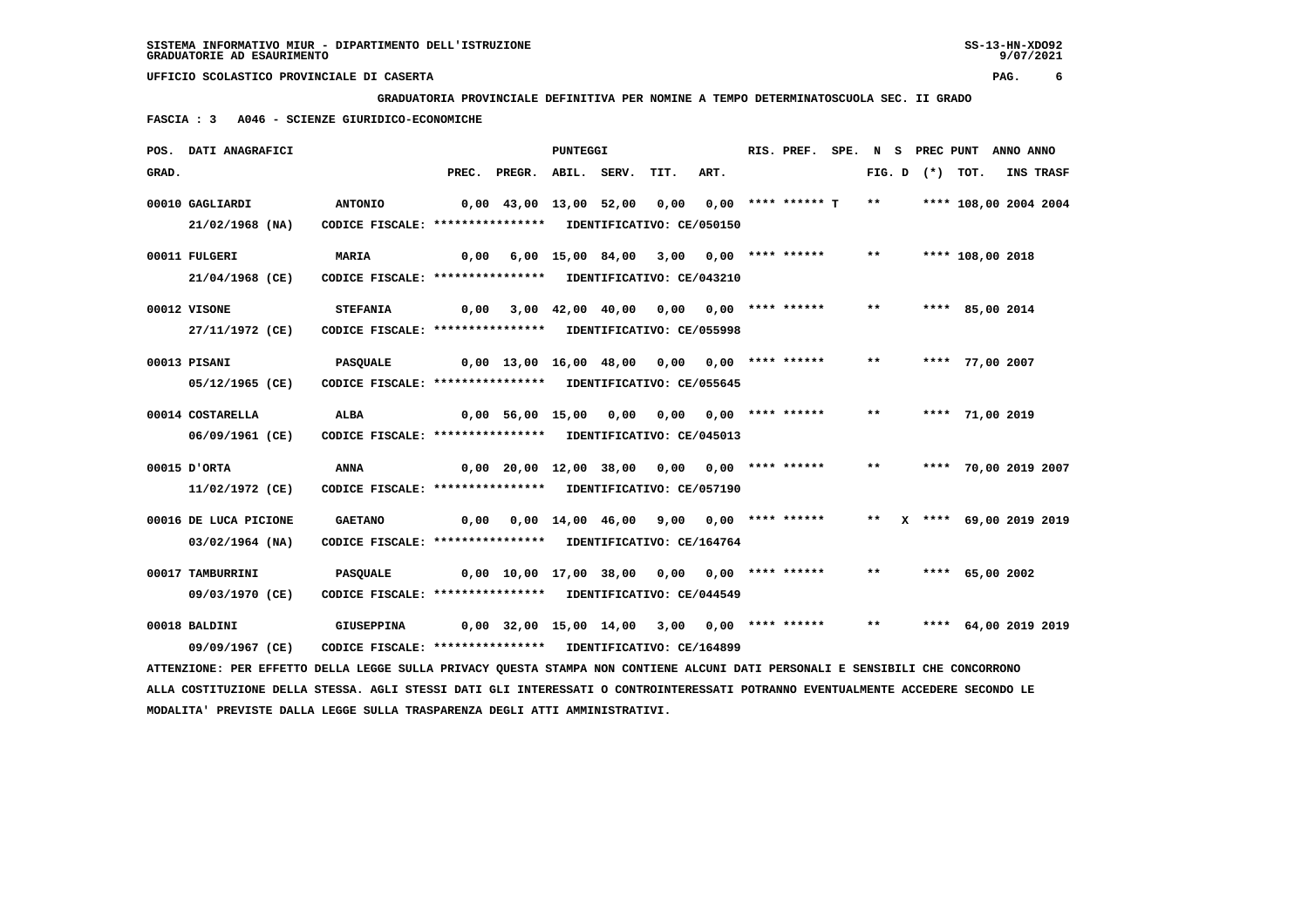**GRADUATORIA PROVINCIALE DEFINITIVA PER NOMINE A TEMPO DETERMINATOSCUOLA SEC. II GRADO**

 **FASCIA : 3 A046 - SCIENZE GIURIDICO-ECONOMICHE**

|       | POS. DATI ANAGRAFICI                                                                                                            |                                                                               |       |                                                              | PUNTEGGI |                                                                    |                       | RIS. PREF. SPE. N S PREC PUNT |              |                   |                      | ANNO ANNO |           |
|-------|---------------------------------------------------------------------------------------------------------------------------------|-------------------------------------------------------------------------------|-------|--------------------------------------------------------------|----------|--------------------------------------------------------------------|-----------------------|-------------------------------|--------------|-------------------|----------------------|-----------|-----------|
| GRAD. |                                                                                                                                 |                                                                               | PREC. | PREGR. ABIL. SERV.                                           |          | TIT.                                                               | ART.                  |                               |              | FIG. D $(*)$ TOT. |                      |           | INS TRASF |
|       | 00019 CINQUEGRANA<br>06/05/1967 (CE)                                                                                            | <b>GIUSTINA</b><br>CODICE FISCALE: **************** IDENTIFICATIVO: CE/043754 |       | 0,00 12,00 13,00 34,00                                       |          | 3,00                                                               |                       | $0.00$ **** ****** T **       |              |                   | **** 62,00 2014      |           |           |
|       |                                                                                                                                 |                                                                               |       |                                                              |          |                                                                    |                       |                               |              |                   |                      |           |           |
|       | 00020 CIOFFI                                                                                                                    | <b>GIUSEPPINA</b>                                                             |       | $0,00$ $1,00$ $15,00$ $44,00$                                |          |                                                                    | 0,00 0,00 **** ****** |                               | $* *$        |                   | **** 60,00 2002      |           |           |
|       | 29/03/1965 (CE)                                                                                                                 | CODICE FISCALE: **************** IDENTIFICATIVO: CE/043775                    |       |                                                              |          |                                                                    |                       |                               |              |                   |                      |           |           |
|       | 00021 RENDINA                                                                                                                   | <b>ANTONELLA</b>                                                              |       | $0,00$ $0,00$ $15,00$ $36,00$ $9,00$ $0,00$ $***$            |          |                                                                    |                       |                               | $***$        |                   | **** 60,00 2016 2007 |           |           |
|       | 26/01/1973 (CE)                                                                                                                 | CODICE FISCALE: **************** IDENTIFICATIVO: CE/056561                    |       |                                                              |          |                                                                    |                       |                               |              |                   |                      |           |           |
|       |                                                                                                                                 |                                                                               |       |                                                              |          |                                                                    |                       |                               |              |                   |                      |           |           |
|       | 00022 DI STASIO                                                                                                                 | <b>STEFANIA</b>                                                               | 0,00  |                                                              |          | 0,00 13,00 44,00 0,00                                              |                       | $0.00$ **** ******            | $***$        |                   | **** 57,00 2007      |           |           |
|       | 16/07/1969 (CE)                                                                                                                 | CODICE FISCALE: **************** IDENTIFICATIVO: CE/045114                    |       |                                                              |          |                                                                    |                       |                               |              |                   |                      |           |           |
|       | 00023 SCORPIO                                                                                                                   | <b>ILDE</b>                                                                   |       |                                                              |          |                                                                    |                       |                               |              |                   |                      |           |           |
|       |                                                                                                                                 |                                                                               | 0,00  |                                                              |          | $1,00$ $14,00$ $38,00$ $3,00$ $0,00$ **** ****** T **              |                       |                               |              |                   | **** 56,00 2004 2004 |           |           |
|       | 13/10/1971 (IS)                                                                                                                 | CODICE FISCALE: **************** IDENTIFICATIVO: CE/050119                    |       |                                                              |          |                                                                    |                       |                               |              |                   |                      |           |           |
|       | 00024 COCCHIS                                                                                                                   | LIVIA                                                                         | 0,00  |                                                              |          | $0,00$ 13,00 36,00 6,00 0,00 **** ****** T                         |                       |                               | $\star\star$ |                   | **** 55,00 2019 2019 |           |           |
|       | 11/06/1966 (NA)                                                                                                                 | CODICE FISCALE: **************** IDENTIFICATIVO: CE/164781                    |       |                                                              |          |                                                                    |                       |                               |              |                   |                      |           |           |
|       |                                                                                                                                 |                                                                               |       |                                                              |          |                                                                    |                       |                               |              |                   |                      |           |           |
|       | 00025 PIATTO                                                                                                                    | <b>ANNAMARIA</b>                                                              |       | $0,00$ $0,00$ $13,00$ $38,00$ $0,00$ $0,00$ $***$ **** ***** |          |                                                                    |                       |                               | $* *$        |                   | **** 51,00 2002      |           |           |
|       | 17/07/1968 (CE)                                                                                                                 | CODICE FISCALE: **************** IDENTIFICATIVO: CE/046189                    |       |                                                              |          |                                                                    |                       |                               |              |                   |                      |           |           |
|       | 00026 DE LUCIA                                                                                                                  | <b>TERESA</b>                                                                 |       | $0,00$ 2,00 13,00 28,00 6,00 0,00 **** ******                |          |                                                                    |                       |                               | $***$        |                   | **** 49,00 2019      |           |           |
|       | 03/03/1969 (EE)                                                                                                                 | CODICE FISCALE: **************** IDENTIFICATIVO: CE/044107                    |       |                                                              |          |                                                                    |                       |                               |              |                   |                      |           |           |
|       |                                                                                                                                 |                                                                               |       |                                                              |          |                                                                    |                       |                               |              |                   |                      |           |           |
|       | 00027 CAPONE                                                                                                                    | <b>ANTONELLA</b>                                                              | 0,00  |                                                              |          | 0,00 15,00 24,00 9,00 0,00 **** ****** T ** X **** 48,00 2017 2007 |                       |                               |              |                   |                      |           |           |
|       | 26/03/1971 (CE)                                                                                                                 | CODICE FISCALE: **************** IDENTIFICATIVO: CE/056721                    |       |                                                              |          |                                                                    |                       |                               |              |                   |                      |           |           |
|       | ATTENZIONE: PER EFFETTO DELLA LEGGE SULLA PRIVACY QUESTA STAMPA NON CONTIENE ALCUNI DATI PERSONALI E SENSIBILI CHE CONCORRONO   |                                                                               |       |                                                              |          |                                                                    |                       |                               |              |                   |                      |           |           |
|       | ALLA COSTITUZIONE DELLA STESSA. AGLI STESSI DATI GLI INTERESSATI O CONTROINTERESSATI POTRANNO EVENTUALMENTE ACCEDERE SECONDO LE |                                                                               |       |                                                              |          |                                                                    |                       |                               |              |                   |                      |           |           |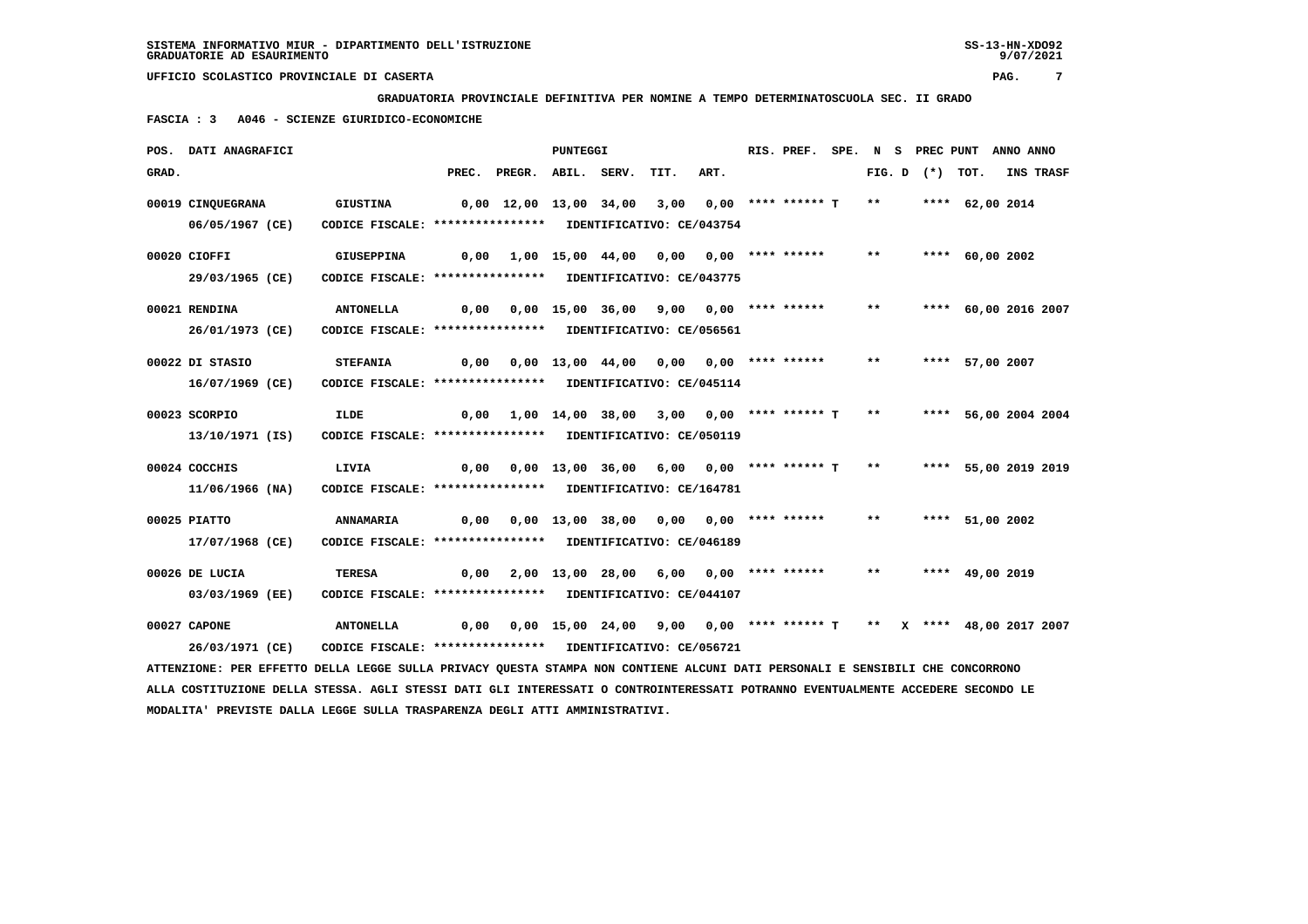**GRADUATORIA PROVINCIALE DEFINITIVA PER NOMINE A TEMPO DETERMINATOSCUOLA SEC. II GRADO**

 **FASCIA : 3 A046 - SCIENZE GIURIDICO-ECONOMICHE**

|       | POS. DATI ANAGRAFICI                                                                                                            |                                                            |       |                                                                          | PUNTEGGI         |      |                                          |                                |  | RIS. PREF.         |  |       |                   | SPE. N S PREC PUNT ANNO ANNO |           |
|-------|---------------------------------------------------------------------------------------------------------------------------------|------------------------------------------------------------|-------|--------------------------------------------------------------------------|------------------|------|------------------------------------------|--------------------------------|--|--------------------|--|-------|-------------------|------------------------------|-----------|
| GRAD. |                                                                                                                                 |                                                            | PREC. | PREGR. ABIL. SERV.                                                       |                  |      | TIT.                                     | ART.                           |  |                    |  |       | FIG. D $(*)$ TOT. |                              | INS TRASF |
|       | 00028 DE MICHELE                                                                                                                | <b>ANTONIETTA</b>                                          |       | 0,00 32,00 15,00                                                         |                  | 0,00 | 0,00                                     |                                |  | $0,00$ **** ****** |  | $***$ |                   | **** 47,00 2019              |           |
|       | 19/02/1964 (CE)                                                                                                                 | CODICE FISCALE: **************** IDENTIFICATIVO: CE/020986 |       |                                                                          |                  |      |                                          |                                |  |                    |  |       |                   |                              |           |
|       | 00029 NAPOLETANO                                                                                                                | <b>AUGUSTA</b>                                             |       | 0,00 18,00 14,00 12,00 0,00 0,00 **** ******                             |                  |      |                                          |                                |  |                    |  | $***$ |                   | **** 44,00 2019              |           |
|       | 16/11/1964 (CE)                                                                                                                 | CODICE FISCALE: **************** IDENTIFICATIVO: CE/024434 |       |                                                                          |                  |      |                                          |                                |  |                    |  |       |                   |                              |           |
|       | 00030 IOZZO                                                                                                                     | <b>SALVATORE</b>                                           |       | $0,00$ 8,00 13,00 18,00 3,00 0,00 **** ****** T **                       |                  |      |                                          |                                |  |                    |  |       |                   | **** 42,00 2016 2007         |           |
|       | 06/02/1974 (CE)                                                                                                                 | CODICE FISCALE: **************** IDENTIFICATIVO: CE/056161 |       |                                                                          |                  |      |                                          |                                |  |                    |  |       |                   |                              |           |
|       | 00031 CORVINO                                                                                                                   | <b>GIANFRANCO</b>                                          | 0,00  |                                                                          | 2,00 15,00 24,00 |      | 0,00 0,00 **** ******                    |                                |  |                    |  | $***$ |                   | **** $41,00$ 2003            |           |
|       | 11/11/1968 (CE)                                                                                                                 | CODICE FISCALE: **************** IDENTIFICATIVO: CE/047952 |       |                                                                          |                  |      |                                          |                                |  |                    |  |       |                   |                              |           |
|       | 00032 CASTALDO                                                                                                                  | MARIA LAVINIA                                              | 0,00  |                                                                          |                  |      | $3,00$ 14,00 24,00 0,00 0,00 **** ****** |                                |  |                    |  | $* *$ |                   | **** 41,00 2015              |           |
|       | 20/02/1972 (CE)                                                                                                                 | CODICE FISCALE: **************** IDENTIFICATIVO: CE/043154 |       |                                                                          |                  |      |                                          |                                |  |                    |  |       |                   |                              |           |
|       |                                                                                                                                 |                                                            |       |                                                                          |                  |      |                                          |                                |  |                    |  |       |                   |                              |           |
|       | 00033 MORIELLO                                                                                                                  | <b>DANIELA</b>                                             | 0,00  |                                                                          |                  |      | 9,00 14,00 18,00 0,00 0,00 **** ******   |                                |  |                    |  | $***$ |                   | **** 41,00 2019 2019         |           |
|       | 11/11/1969 (NA)                                                                                                                 | CODICE FISCALE: **************** IDENTIFICATIVO: CE/164884 |       |                                                                          |                  |      |                                          |                                |  |                    |  |       |                   |                              |           |
|       | 00034 COMELLA                                                                                                                   | <b>CARLA</b>                                               |       | $0,00$ 17,00 13,00 8,00 0,00 0,00 **** ****** T                          |                  |      |                                          |                                |  |                    |  | $***$ |                   | **** 38,00 2002              |           |
|       | 05/11/1973 (MI)                                                                                                                 | CODICE FISCALE: **************** IDENTIFICATIVO: CE/044611 |       |                                                                          |                  |      |                                          |                                |  |                    |  |       |                   |                              |           |
|       | 00035 DE CHIARA                                                                                                                 | <b>FRANCESCO</b>                                           |       | $0,00$ $24,00$ $13,00$ $0,00$                                            |                  |      |                                          | $0,00$ $0,00$ **** ****** T ** |  |                    |  |       |                   | **** 37,00 2016              |           |
|       | 22/05/1968 (CE)                                                                                                                 | CODICE FISCALE: **************** IDENTIFICATIVO: CE/045989 |       |                                                                          |                  |      |                                          |                                |  |                    |  |       |                   |                              |           |
|       |                                                                                                                                 |                                                            |       |                                                                          |                  |      |                                          |                                |  |                    |  |       |                   |                              |           |
|       | 00036 FEOLA                                                                                                                     | ANNAMARIA                                                  |       | 0,00 21,00 16,00 0,00 0,00 0,00 **** ****** ** ** ** *** 37,00 2019 2019 |                  |      |                                          |                                |  |                    |  |       |                   |                              |           |
|       | 18/12/1975 (CE)                                                                                                                 | CODICE FISCALE: **************** IDENTIFICATIVO: CE/164660 |       |                                                                          |                  |      |                                          |                                |  |                    |  |       |                   |                              |           |
|       | ATTENZIONE: PER EFFETTO DELLA LEGGE SULLA PRIVACY QUESTA STAMPA NON CONTIENE ALCUNI DATI PERSONALI E SENSIBILI CHE CONCORRONO   |                                                            |       |                                                                          |                  |      |                                          |                                |  |                    |  |       |                   |                              |           |
|       | ALLA COSTITUZIONE DELLA STESSA. AGLI STESSI DATI GLI INTERESSATI O CONTROINTERESSATI POTRANNO EVENTUALMENTE ACCEDERE SECONDO LE |                                                            |       |                                                                          |                  |      |                                          |                                |  |                    |  |       |                   |                              |           |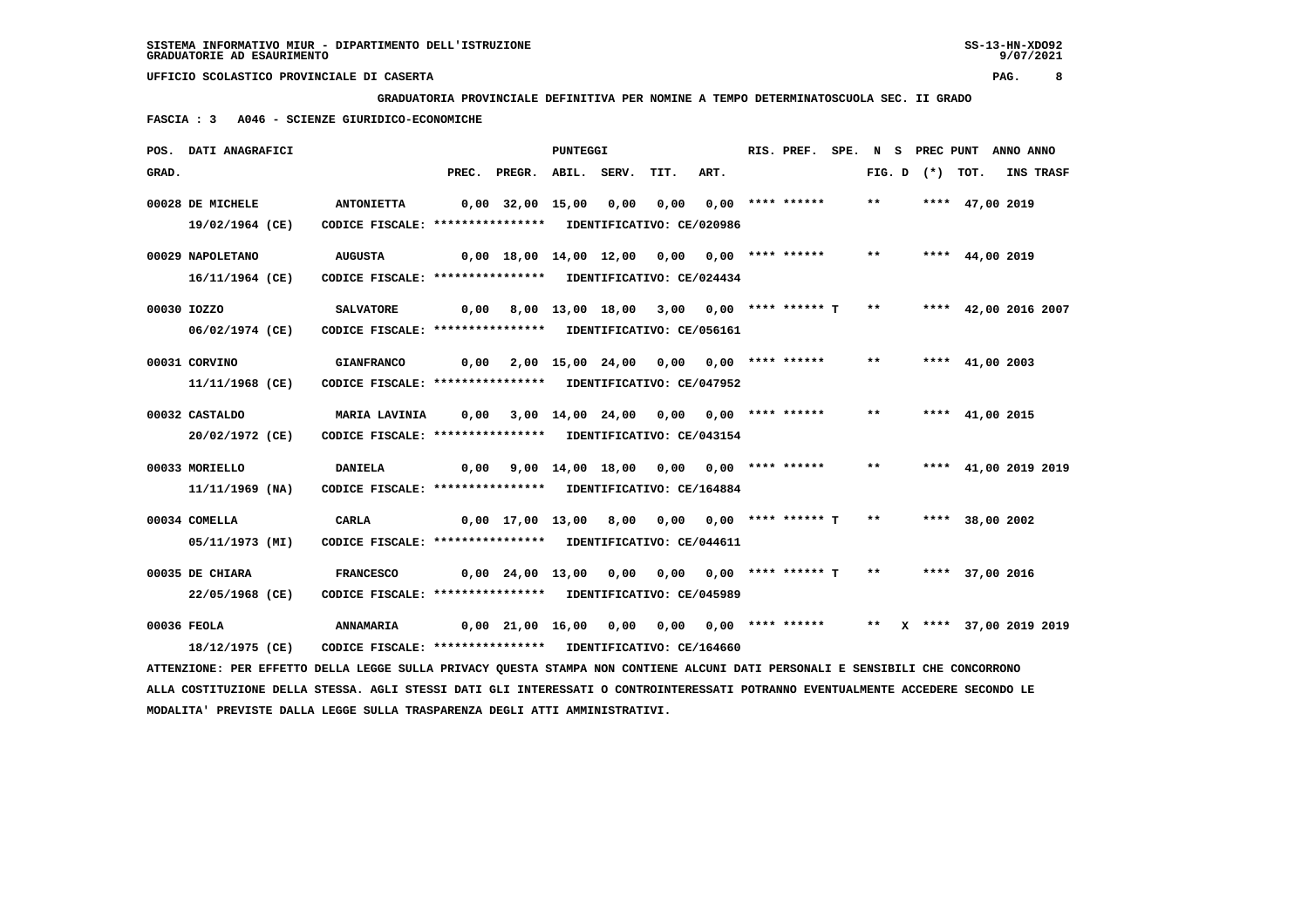**GRADUATORIA PROVINCIALE DEFINITIVA PER NOMINE A TEMPO DETERMINATOSCUOLA SEC. II GRADO**

 **FASCIA : 3 A046 - SCIENZE GIURIDICO-ECONOMICHE**

|       | POS. DATI ANAGRAFICI                                                                                                            |                                                            |      |                                                              | <b>PUNTEGGI</b> |                                            |      | RIS. PREF. |              |                   | SPE. N S PREC PUNT ANNO ANNO |           |
|-------|---------------------------------------------------------------------------------------------------------------------------------|------------------------------------------------------------|------|--------------------------------------------------------------|-----------------|--------------------------------------------|------|------------|--------------|-------------------|------------------------------|-----------|
| GRAD. |                                                                                                                                 |                                                            |      | PREC. PREGR. ABIL. SERV.                                     |                 | TIT.                                       | ART. |            |              | FIG. D $(*)$ TOT. |                              | INS TRASF |
|       | 00037 SQUEGLIA                                                                                                                  | <b>ROSA</b>                                                | 0,00 |                                                              |                 | $3,00$ 14,00 12,00 6,00 0,00 **** ****** T |      |            | $***$        |                   | **** 35,00 2018 2007         |           |
|       | 11/08/1971 (CE)                                                                                                                 | CODICE FISCALE: **************** IDENTIFICATIVO: CE/057331 |      |                                                              |                 |                                            |      |            |              |                   |                              |           |
|       | 00038 PALMIERO                                                                                                                  | <b>FRANCESCO</b>                                           | 0,00 |                                                              |                 | 6,00 15,00 12,00 0,00 0,00 **** ******     |      |            | $***$        |                   | **** 33,00 2002              |           |
|       | 19/06/1966 (CE)                                                                                                                 | CODICE FISCALE: **************** IDENTIFICATIVO: CE/043568 |      |                                                              |                 |                                            |      |            |              |                   |                              |           |
|       | 00039 BERTOLINO                                                                                                                 | <b>ANGELA</b>                                              |      | 0,00 15,00                                                   |                 | $0,00$ 18,00 0,00 0,00 **** ******         |      |            | $***$        |                   | **** 33,00 2016              |           |
|       | 20/03/1969 (CE)                                                                                                                 | CODICE FISCALE: *****************                          |      |                                                              |                 | IDENTIFICATIVO: CE/133536                  |      |            |              |                   |                              |           |
|       | 00040 NOVIELLO                                                                                                                  | <b>FRANCA</b>                                              |      | $0,00$ 20,00 13,00 0,00 0,00 0,00 **** ******                |                 |                                            |      |            | $***$        |                   | **** 33,00 2019              |           |
|       | 05/10/1961 (CE)                                                                                                                 | CODICE FISCALE: **************** IDENTIFICATIVO: CE/042991 |      |                                                              |                 |                                            |      |            |              |                   |                              |           |
|       | 00041 ROMANO                                                                                                                    | <b>SONIA</b>                                               |      | $0,00$ 18,00 13,00 0,00 0,00 0,00 **** ******                |                 |                                            |      |            |              |                   | ** X **** 31,00 2002         |           |
|       | 28/06/1970 (CE)                                                                                                                 | CODICE FISCALE: **************** IDENTIFICATIVO: CE/044811 |      |                                                              |                 |                                            |      |            |              |                   |                              |           |
|       | 00042 TAMBURRO                                                                                                                  | TIZIANA                                                    | 0,00 |                                                              |                 | 3,00 13,00 12,00 1,00 0,00 **** ******     |      |            | $***$        |                   | **** 29,00 2018              |           |
|       | 19/02/1969 (CE)                                                                                                                 | CODICE FISCALE: **************** IDENTIFICATIVO: CE/045491 |      |                                                              |                 |                                            |      |            |              |                   |                              |           |
|       | 00043 DE LISA                                                                                                                   | <b>MARIA</b>                                               |      | $0,00$ $0,00$ $13,00$ $14,00$ $0,00$ $0,00$ $***$ **** ***** |                 |                                            |      |            | $***$        |                   | **** 27,00 2019 2003         |           |
|       | 25/12/1969 (SA)                                                                                                                 | CODICE FISCALE: **************** IDENTIFICATIVO: CE/048179 |      |                                                              |                 |                                            |      |            |              |                   |                              |           |
|       | 00044 MASSA                                                                                                                     | <b>PAOLA</b>                                               | 0,00 |                                                              |                 | 0,00 14,00 12,00 0,00 0,00 **** ****** T   |      |            | $\star\star$ |                   | **** 26,00 2019              |           |
|       | 04/08/1971 (CE)                                                                                                                 | CODICE FISCALE: **************** IDENTIFICATIVO: CE/045306 |      |                                                              |                 |                                            |      |            |              |                   |                              |           |
|       | 00045 SPINA                                                                                                                     | <b>MARIAROSARIA</b>                                        | 0,00 |                                                              |                 | 0,00 15,00 6,00 3,00 0,00 **** ******      |      |            | $***$        |                   | **** 24,00 2019 2007         |           |
|       | 12/06/1971 (CE)                                                                                                                 | CODICE FISCALE: **************** IDENTIFICATIVO: CE/057327 |      |                                                              |                 |                                            |      |            |              |                   |                              |           |
|       | ATTENZIONE: PER EFFETTO DELLA LEGGE SULLA PRIVACY QUESTA STAMPA NON CONTIENE ALCUNI DATI PERSONALI E SENSIBILI CHE CONCORRONO   |                                                            |      |                                                              |                 |                                            |      |            |              |                   |                              |           |
|       | ALLA COSTITUZIONE DELLA STESSA. AGLI STESSI DATI GLI INTERESSATI O CONTROINTERESSATI POTRANNO EVENTUALMENTE ACCEDERE SECONDO LE |                                                            |      |                                                              |                 |                                            |      |            |              |                   |                              |           |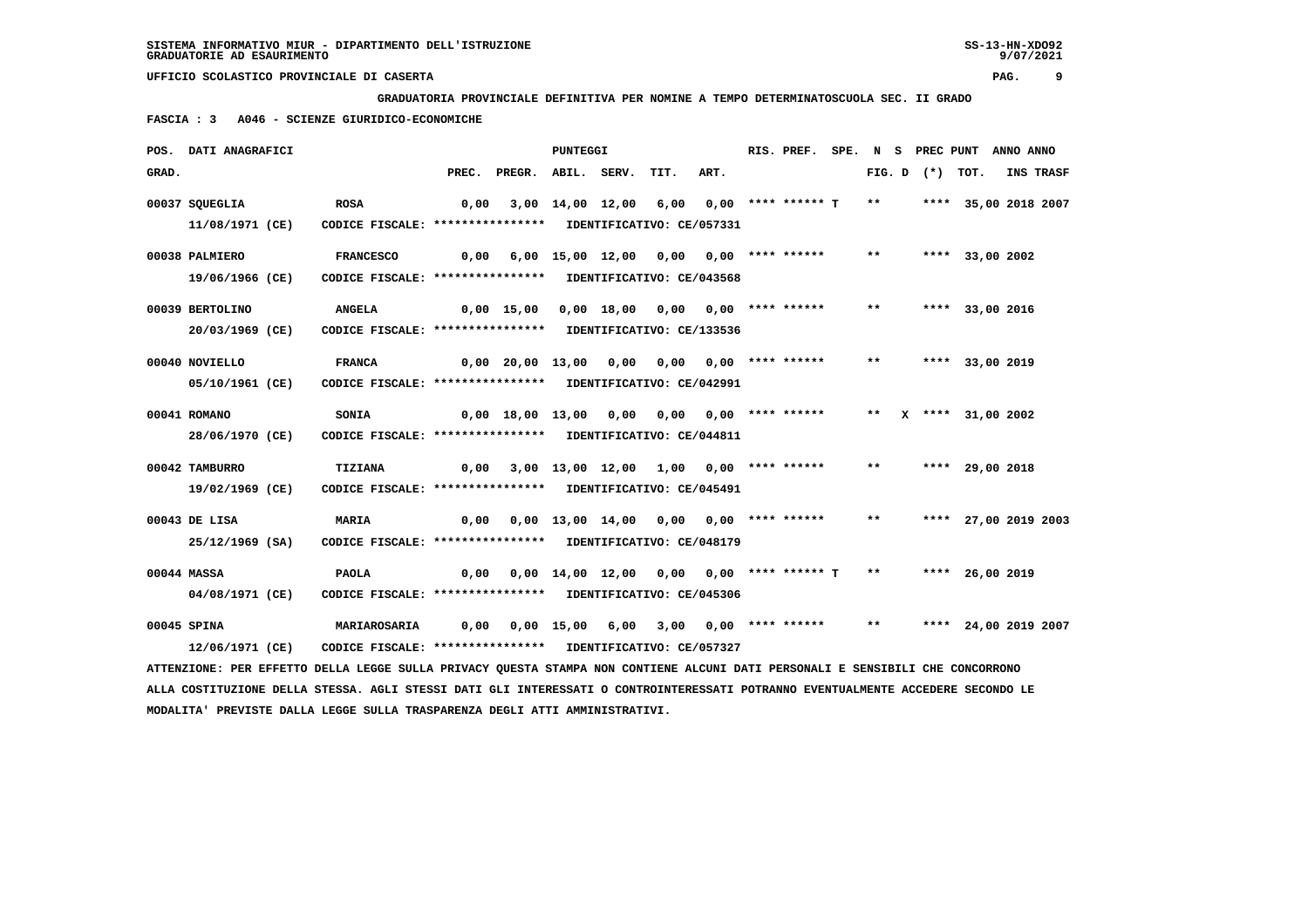**MODALITA' PREVISTE DALLA LEGGE SULLA TRASPARENZA DEGLI ATTI AMMINISTRATIVI.**

 **UFFICIO SCOLASTICO PROVINCIALE DI CASERTA PAG. 10**

 **GRADUATORIA PROVINCIALE DEFINITIVA PER NOMINE A TEMPO DETERMINATOSCUOLA SEC. II GRADO**

 **FASCIA : 3 A046 - SCIENZE GIURIDICO-ECONOMICHE**

|       | POS. DATI ANAGRAFICI                                                                                                            |                                                                              |       |                                              | PUNTEGGI        |      |                                         |                                 | RIS. PREF. |       | SPE. N S PREC PUNT |                      | ANNO ANNO |           |
|-------|---------------------------------------------------------------------------------------------------------------------------------|------------------------------------------------------------------------------|-------|----------------------------------------------|-----------------|------|-----------------------------------------|---------------------------------|------------|-------|--------------------|----------------------|-----------|-----------|
| GRAD. |                                                                                                                                 |                                                                              | PREC. | PREGR. ABIL. SERV.                           |                 |      | TIT.                                    | ART.                            |            |       | FIG. D $(*)$ TOT.  |                      |           | INS TRASF |
|       | 00046 MAZZUOCCOLO<br>01/05/1970 (CE)                                                                                            | PIERGIORGIO<br>CODICE FISCALE: **************** IDENTIFICATIVO: CE/164858    | 0,00  |                                              | 9,00 14,00      | 0,00 |                                         | 0,00 0,00 **** ****** T         |            | $***$ |                    | **** 23,00 2019 2019 |           |           |
|       | 00047 D'ANIELLO                                                                                                                 | <b>CATERINA</b>                                                              | 0,00  |                                              | 0,00 14,00 8,00 |      | 0,00 0,00 **** ******                   |                                 |            | $***$ |                    | **** 22,00 2019 2019 |           |           |
|       | 31/10/1974 (NA)<br>00048 D'ANDREA                                                                                               | CODICE FISCALE: **************** IDENTIFICATIVO: CE/164691<br>VALERIA        |       | $0,00$ 5,00 16,00 0,00 0,00 0,00 **** ****** |                 |      |                                         |                                 |            | $**$  |                    | **** 21,00 2019 2005 |           |           |
|       | 18/01/1973 (CE)<br>00049 PRIMIZIA                                                                                               | CODICE FISCALE: **************** IDENTIFICATIVO: CE/053973<br><b>ALFREDO</b> | 0,00  |                                              | 6,00 15,00      | 0,00 |                                         | $0,00$ $0,00$ $***$ **** ****** |            | $***$ |                    | **** 21,00 2019 2019 |           |           |
|       | 25/05/1968 (CE)<br>00050 PARISI                                                                                                 | CODICE FISCALE: **************** IDENTIFICATIVO: CE/164980<br><b>TOMMASO</b> |       |                                              |                 |      |                                         |                                 |            | $* *$ |                    | **** 20,00 2019      |           |           |
|       | 02/02/1963 (CE)                                                                                                                 | CODICE FISCALE: **************** IDENTIFICATIVO: CE/024368                   |       | $0,00$ $6,00$ $14,00$ $0,00$                 |                 |      | 0,00 0,00 **** ******                   |                                 |            |       |                    |                      |           |           |
|       | 00051 CEPPARULO<br>05/05/1970 (NA)                                                                                              | UGO<br>CODICE FISCALE: **************** IDENTIFICATIVO: CE/326467            | 0,00  |                                              | 0,00 16,00      | 0,00 |                                         | $3,00$ $0,00$ **** ******       |            | $***$ |                    | **** 19,00 2019 2019 |           |           |
|       | 00052 MUSCARIELLO<br>19/03/1964 (NA)                                                                                            | <b>EDDA</b><br>CODICE FISCALE: **************** IDENTIFICATIVO: CE/023884    |       | 0,00 5,00 14,00                              |                 | 0,00 | 0,00 0,00 **** ******                   |                                 |            | $* *$ |                    | **** 19,00 2019      |           |           |
|       | 00053 LAMPITELLI<br>17/10/1963 (CE)                                                                                             | <b>FELICE</b><br>CODICE FISCALE: **************** IDENTIFICATIVO: CE/042547  | 0.00  |                                              |                 |      | $0,00$ 13,00 6,00 0,00 0,00 **** ****** |                                 |            | $***$ |                    | **** 19,00 2019      |           |           |
|       | 00054 MATTUCCI<br>02/09/1967 (CE)                                                                                               | GIOVANNI<br>CODICE FISCALE: **************** IDENTIFICATIVO: CE/043871       | 0,00  |                                              | 0,00 12,00      | 6,00 | 0,00 0,00 **** ******                   |                                 |            | $***$ |                    | **** 18,00 2016      |           |           |
|       | ATTENZIONE: PER EFFETTO DELLA LEGGE SULLA PRIVACY QUESTA STAMPA NON CONTIENE ALCUNI DATI PERSONALI E SENSIBILI CHE CONCORRONO   |                                                                              |       |                                              |                 |      |                                         |                                 |            |       |                    |                      |           |           |
|       | ALLA COSTITUZIONE DELLA STESSA. AGLI STESSI DATI GLI INTERESSATI O CONTROINTERESSATI POTRANNO EVENTUALMENTE ACCEDERE SECONDO LE |                                                                              |       |                                              |                 |      |                                         |                                 |            |       |                    |                      |           |           |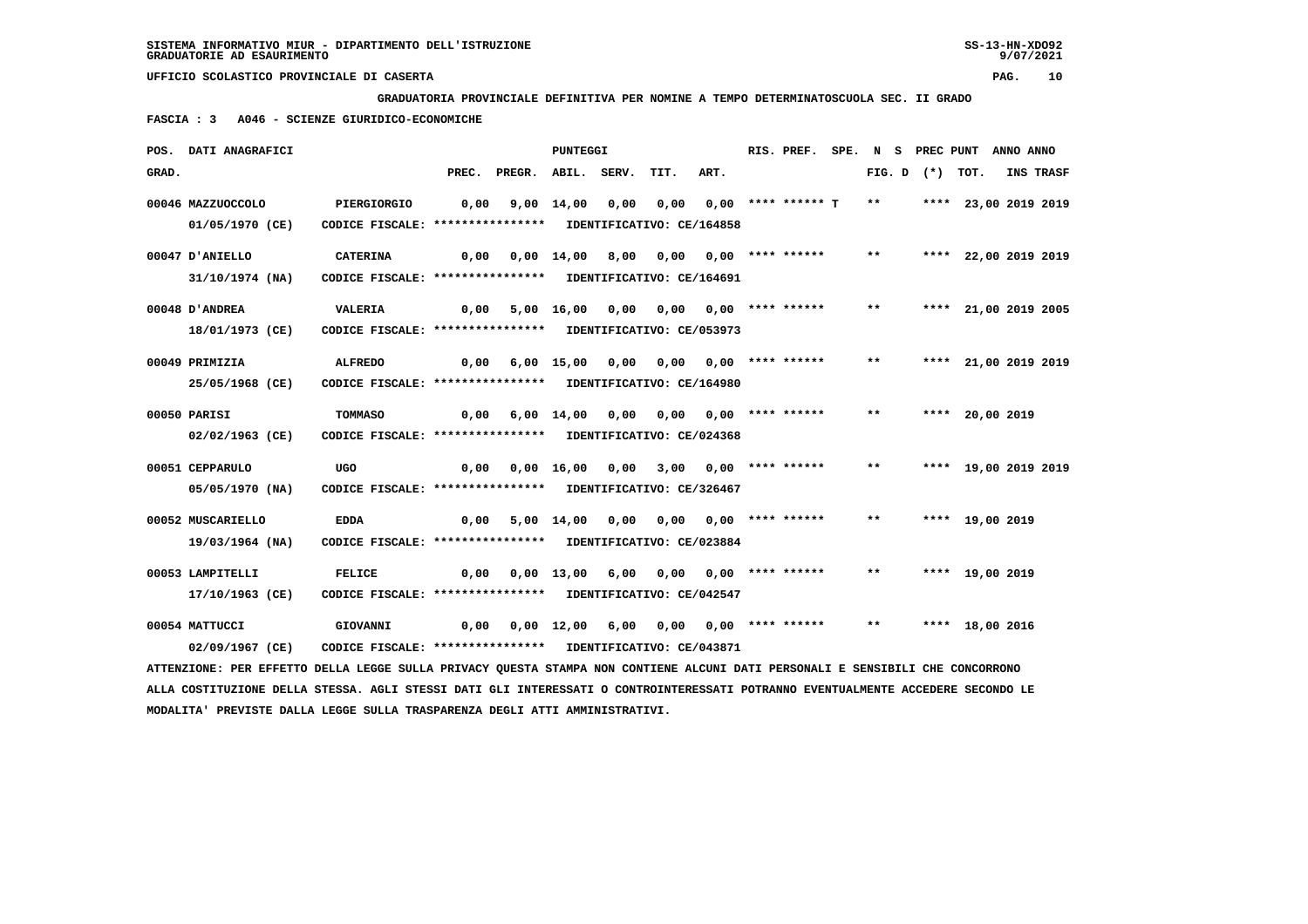**GRADUATORIA PROVINCIALE DEFINITIVA PER NOMINE A TEMPO DETERMINATOSCUOLA SEC. II GRADO**

 **FASCIA : 3 A046 - SCIENZE GIURIDICO-ECONOMICHE**

|            | POS. DATI ANAGRAFICI                                                                                                          |                                                            |      |                                                               | <b>PUNTEGGI</b> |                                                                   |      | RIS. PREF. SPE. N S PREC PUNT ANNO ANNO |       |  |                         |           |
|------------|-------------------------------------------------------------------------------------------------------------------------------|------------------------------------------------------------|------|---------------------------------------------------------------|-----------------|-------------------------------------------------------------------|------|-----------------------------------------|-------|--|-------------------------|-----------|
| GRAD.      |                                                                                                                               |                                                            |      | PREC. PREGR. ABIL. SERV.                                      |                 | TIT.                                                              | ART. |                                         |       |  | FIG. D $(*)$ TOT.       | INS TRASF |
|            | 00055 SABATINI                                                                                                                | <b>GIANLUCA</b>                                            | 0,00 |                                                               |                 | 3,00 15,00 0,00 0,00 0,00 **** ******                             |      |                                         |       |  | ** **** 18,00 2018 2004 |           |
|            | 01/01/1972 (CE)                                                                                                               | CODICE FISCALE: **************** IDENTIFICATIVO: CE/049669 |      |                                                               |                 |                                                                   |      |                                         |       |  |                         |           |
|            | 00056 BRANCACCIO                                                                                                              | <b>ANTONIO</b>                                             |      |                                                               |                 |                                                                   |      |                                         |       |  |                         |           |
|            | 18/07/1974 (CE)                                                                                                               | CODICE FISCALE: **************** IDENTIFICATIVO: CE/044325 |      |                                                               |                 |                                                                   |      |                                         |       |  |                         |           |
| 00057 PAPA |                                                                                                                               | <b>FULVIO</b>                                              | 0,00 |                                                               |                 | 3,00 14,00 0,00 0,00 0,00 **** ******                             |      |                                         | $***$ |  | **** 17,00 2007         |           |
|            | 23/08/1967 (CE)                                                                                                               | CODICE FISCALE: **************** IDENTIFICATIVO: CE/043648 |      |                                                               |                 |                                                                   |      |                                         |       |  |                         |           |
|            | 00058 LUMIA                                                                                                                   | <b>MARIA TINDARA</b>                                       |      |                                                               |                 |                                                                   |      |                                         |       |  |                         |           |
|            | 18/09/1968 (ME)                                                                                                               | CODICE FISCALE: **************** IDENTIFICATIVO: CE/042733 |      |                                                               |                 |                                                                   |      |                                         |       |  |                         |           |
|            | 00059 VITTORIA                                                                                                                | ANNA                                                       | 0,00 |                                                               |                 | 1,00 15,00 1,00 0,00 0,00 **** ****** ** *** **** 17,00 2019 2019 |      |                                         |       |  |                         |           |
|            | 28/09/1971 (CE)                                                                                                               | CODICE FISCALE: **************** IDENTIFICATIVO: CE/164704 |      |                                                               |                 |                                                                   |      |                                         |       |  |                         |           |
|            | 00060 SARIO                                                                                                                   | PASQUALE                                                   |      |                                                               |                 |                                                                   |      |                                         | $***$ |  | **** 16,00 2018         |           |
|            | 17/07/1966 (CE)                                                                                                               | CODICE FISCALE: **************** IDENTIFICATIVO: CE/044441 |      |                                                               |                 |                                                                   |      |                                         |       |  |                         |           |
|            | 00061 DIODATO                                                                                                                 | <b>FILOMENA</b>                                            |      | 0,00 3,00 13,00 0,00 0,00 0,00 **** ******                    |                 |                                                                   |      |                                         | $***$ |  | **** 16,00 2019         |           |
|            | 16/06/1968 (EE)                                                                                                               | CODICE FISCALE: **************** IDENTIFICATIVO: CE/043845 |      |                                                               |                 |                                                                   |      |                                         |       |  |                         |           |
|            | 00062 PUOTI                                                                                                                   | <b>RENATA</b>                                              | 0,00 |                                                               |                 | 0,00 16,00 0,00 0,00 0,00 **** ******                             |      |                                         |       |  | ** **** 16,00 2019      |           |
|            | 11/03/1966 (CE)                                                                                                               | CODICE FISCALE: **************** IDENTIFICATIVO: CE/133529 |      |                                                               |                 |                                                                   |      |                                         |       |  |                         |           |
|            | 00063 DE MAIO                                                                                                                 | <b>AGOSTINO</b>                                            |      | 0,00 0,00 16,00 0,00 0,00 0,00 **** ****** ** **** 16,00 2019 |                 |                                                                   |      |                                         |       |  |                         |           |
|            | 23/06/1965 (CO)                                                                                                               | CODICE FISCALE: **************** IDENTIFICATIVO: CE/057131 |      |                                                               |                 |                                                                   |      |                                         |       |  |                         |           |
|            | ATTENZIONE: PER EFFETTO DELLA LEGGE SULLA PRIVACY QUESTA STAMPA NON CONTIENE ALCUNI DATI PERSONALI E SENSIBILI CHE CONCORRONO |                                                            |      |                                                               |                 |                                                                   |      |                                         |       |  |                         |           |

 **ALLA COSTITUZIONE DELLA STESSA. AGLI STESSI DATI GLI INTERESSATI O CONTROINTERESSATI POTRANNO EVENTUALMENTE ACCEDERE SECONDO LE MODALITA' PREVISTE DALLA LEGGE SULLA TRASPARENZA DEGLI ATTI AMMINISTRATIVI.**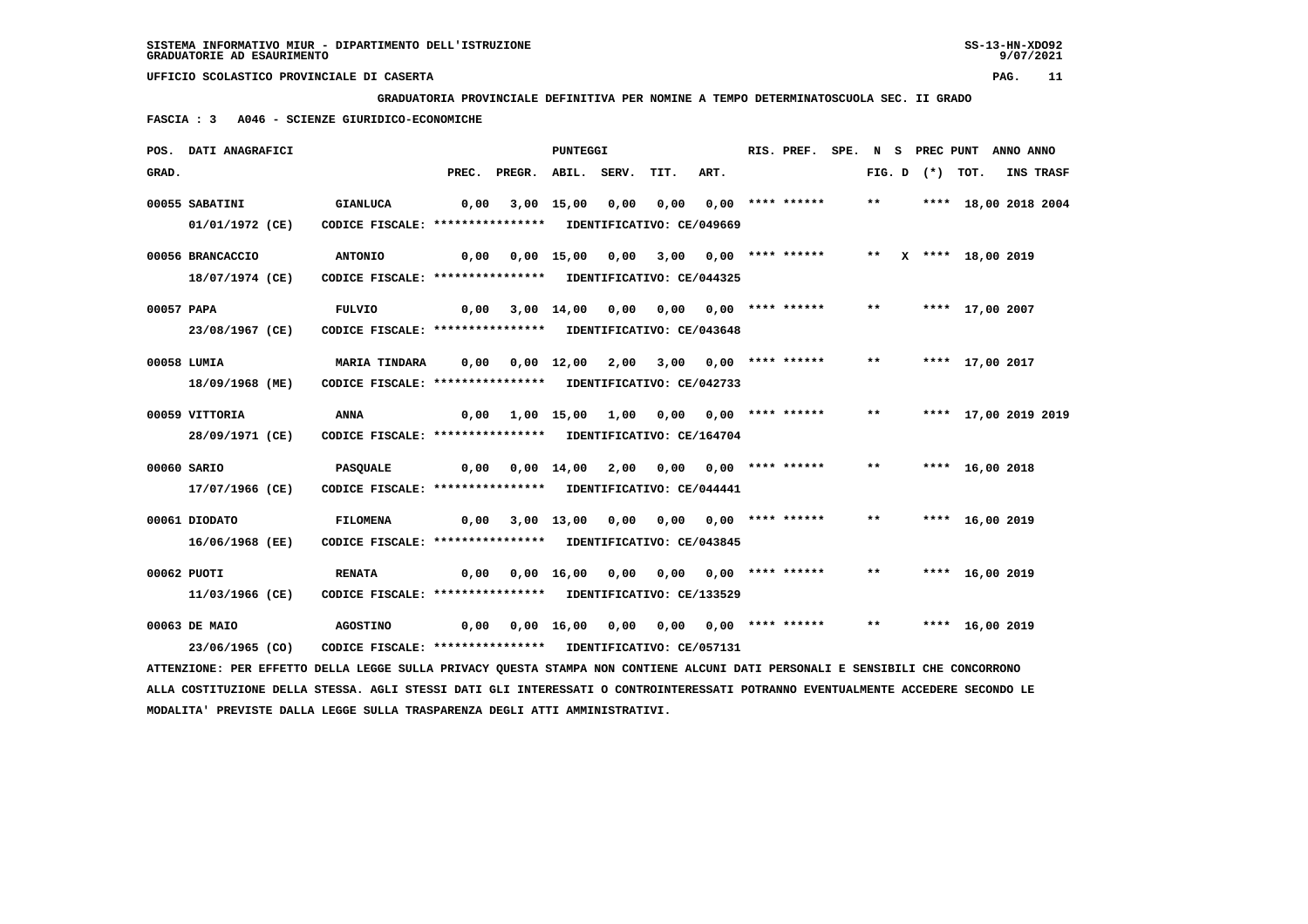**GRADUATORIA PROVINCIALE DEFINITIVA PER NOMINE A TEMPO DETERMINATOSCUOLA SEC. II GRADO**

 **FASCIA : 3 A046 - SCIENZE GIURIDICO-ECONOMICHE**

|       | POS. DATI ANAGRAFICI                                                                                                          |                                                            |      |                                                                  | <b>PUNTEGGI</b> |                                       |                           | RIS. PREF. SPE. N S PREC PUNT ANNO ANNO |       |  |                           |                  |  |
|-------|-------------------------------------------------------------------------------------------------------------------------------|------------------------------------------------------------|------|------------------------------------------------------------------|-----------------|---------------------------------------|---------------------------|-----------------------------------------|-------|--|---------------------------|------------------|--|
| GRAD. |                                                                                                                               |                                                            |      | PREC. PREGR. ABIL. SERV.                                         |                 | TIT.                                  | ART.                      |                                         |       |  | FIG. D $(*)$ TOT.         | <b>INS TRASF</b> |  |
|       | 00064 GREGORIO                                                                                                                | <b>ANNAMARIA</b>                                           | 0,00 |                                                                  |                 | 3,00 12,00 0,00 0,00 0,00 **** ****** |                           |                                         | $***$ |  | **** 15,00 2002           |                  |  |
|       | 25/08/1963 (NA)                                                                                                               | CODICE FISCALE: **************** IDENTIFICATIVO: CE/044118 |      |                                                                  |                 |                                       |                           |                                         |       |  |                           |                  |  |
|       | 00065 D'ADDIO                                                                                                                 | <b>ANGELICA</b>                                            | 0,00 |                                                                  | 0,00 15,00 0,00 |                                       |                           |                                         | $***$ |  | **** 15,00 2019           |                  |  |
|       | 11/10/1973 (RM)                                                                                                               | CODICE FISCALE: **************** IDENTIFICATIVO: CE/042570 |      |                                                                  |                 |                                       |                           |                                         |       |  |                           |                  |  |
|       | 00066 AMATRUDE                                                                                                                | PATRIZIA                                                   |      | $0,00$ $0,00$ $15,00$ $0,00$ $0,00$ $0,00$ $***$ *** ****** T ** |                 |                                       |                           |                                         |       |  | **** 15,00 2019           |                  |  |
|       | 29/05/1970 (NA)                                                                                                               | CODICE FISCALE: **************** IDENTIFICATIVO: CE/045495 |      |                                                                  |                 |                                       |                           |                                         |       |  |                           |                  |  |
|       | 00067 DE RUOSI                                                                                                                | <b>GIOVANNA</b>                                            |      | $0,00$ $2,00$ $13,00$ $0,00$ $0,00$ $0,00$ $***$ **** ***** **   |                 |                                       |                           |                                         |       |  | **** 15,00 2019           |                  |  |
|       | 24/11/1971 (LT)                                                                                                               | CODICE FISCALE: **************** IDENTIFICATIVO: CE/044835 |      |                                                                  |                 |                                       |                           |                                         |       |  |                           |                  |  |
|       | 00068 PROVETTA                                                                                                                | <b>ANNAMARIA</b>                                           | 0,00 |                                                                  |                 | 0,00 15,00 0,00 0,00 0,00 **** ****** |                           |                                         | $***$ |  | **** 15,00 2019           |                  |  |
|       | 11/05/1962 (CE)                                                                                                               | CODICE FISCALE: **************** IDENTIFICATIVO: CE/056009 |      |                                                                  |                 |                                       |                           |                                         |       |  |                           |                  |  |
|       | 00069 MOTTOLA                                                                                                                 | <b>GABRIELE</b>                                            |      | 0,00  0,00  14,00  0,00  0,00  0,00  ****  ******                |                 |                                       |                           |                                         |       |  | ** X **** 14,00 2019 2019 |                  |  |
|       | 01/02/1957 (CE)                                                                                                               | CODICE FISCALE: **************** IDENTIFICATIVO: CE/164893 |      |                                                                  |                 |                                       |                           |                                         |       |  |                           |                  |  |
|       | 00070 LONARDO                                                                                                                 | <b>CARMINA</b>                                             |      |                                                                  |                 |                                       |                           |                                         |       |  | ** **** 14,00 2019        |                  |  |
|       | 01/05/1965 (CE)                                                                                                               | CODICE FISCALE: **************** IDENTIFICATIVO: CE/042847 |      |                                                                  |                 |                                       |                           |                                         |       |  |                           |                  |  |
|       | 00071 DI VIRGILIO                                                                                                             | <b>ELENA</b>                                               | 0,00 |                                                                  | 0,00 14,00 0,00 |                                       | $0,00$ $0,00$ **** ****** |                                         |       |  | ** $X$ **** 14,00 2019    |                  |  |
|       | $10/08/1959$ (CE)                                                                                                             | CODICE FISCALE: **************** IDENTIFICATIVO: CE/025517 |      |                                                                  |                 |                                       |                           |                                         |       |  |                           |                  |  |
|       | 00072 GENNARIONE                                                                                                              | <b>DIANA</b>                                               |      | $0,00$ $0,00$ $14,00$ $0,00$ $0,00$ $0,00$ $***$ **** ****** **  |                 |                                       |                           |                                         |       |  | **** 14,00 2019           |                  |  |
|       | 03/11/1975 (CE)                                                                                                               | CODICE FISCALE: **************** IDENTIFICATIVO: CE/043761 |      |                                                                  |                 |                                       |                           |                                         |       |  |                           |                  |  |
|       | ATTENZIONE: PER EFFETTO DELLA LEGGE SULLA PRIVACY QUESTA STAMPA NON CONTIENE ALCUNI DATI PERSONALI E SENSIBILI CHE CONCORRONO |                                                            |      |                                                                  |                 |                                       |                           |                                         |       |  |                           |                  |  |

 **ALLA COSTITUZIONE DELLA STESSA. AGLI STESSI DATI GLI INTERESSATI O CONTROINTERESSATI POTRANNO EVENTUALMENTE ACCEDERE SECONDO LE MODALITA' PREVISTE DALLA LEGGE SULLA TRASPARENZA DEGLI ATTI AMMINISTRATIVI.**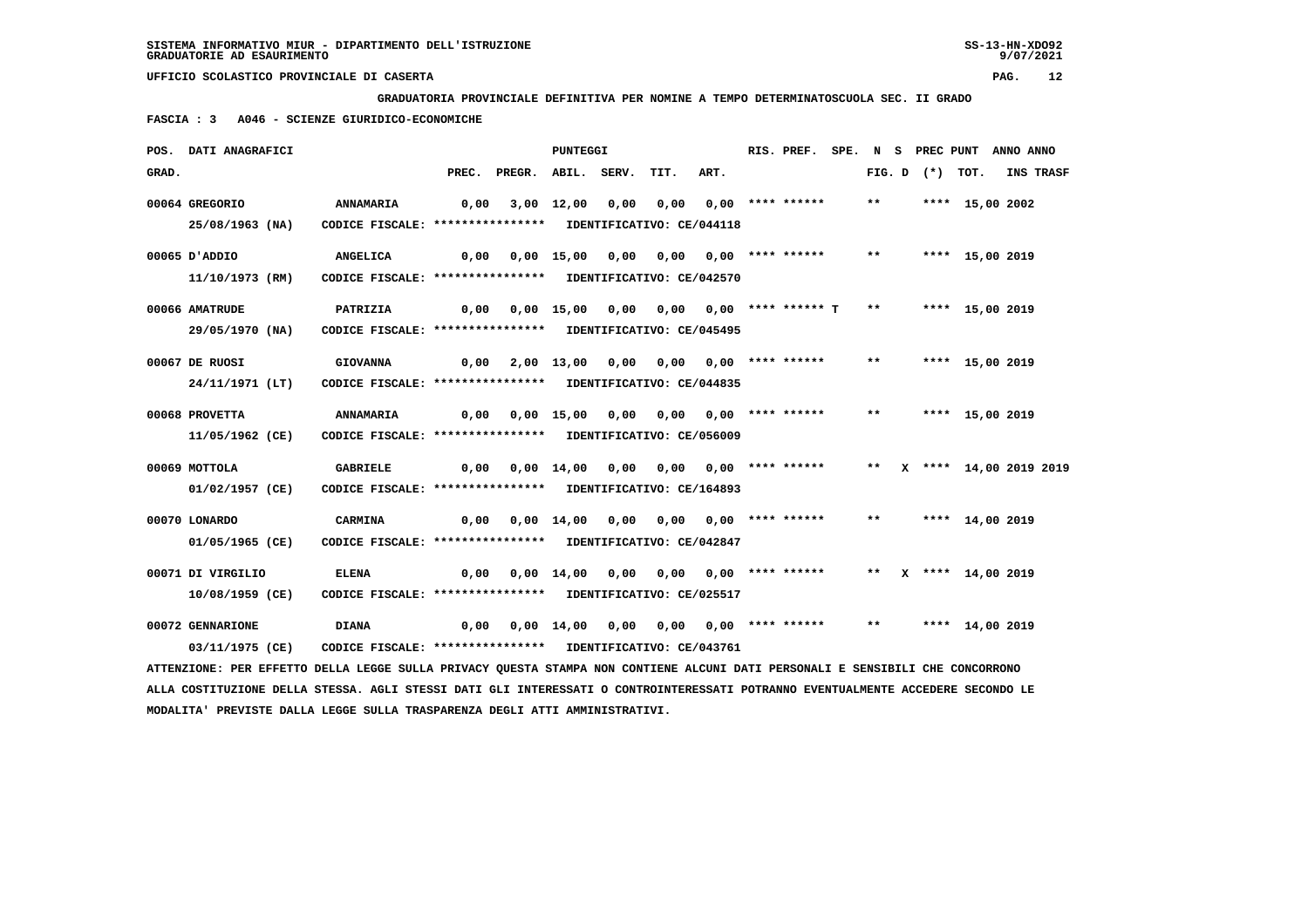**GRADUATORIA PROVINCIALE DEFINITIVA PER NOMINE A TEMPO DETERMINATOSCUOLA SEC. II GRADO**

 **FASCIA : 3 A046 - SCIENZE GIURIDICO-ECONOMICHE**

|       | POS. DATI ANAGRAFICI                                                                                                          |                                                            |                                                                           |                          | PUNTEGGI |      |      | RIS. PREF. SPE. N S PREC PUNT ANNO ANNO |  |  |                    |                  |  |
|-------|-------------------------------------------------------------------------------------------------------------------------------|------------------------------------------------------------|---------------------------------------------------------------------------|--------------------------|----------|------|------|-----------------------------------------|--|--|--------------------|------------------|--|
| GRAD. |                                                                                                                               |                                                            |                                                                           | PREC. PREGR. ABIL. SERV. |          | TIT. | ART. |                                         |  |  | FIG. D $(*)$ TOT.  | <b>INS TRASF</b> |  |
|       | 00073 NITTOLI                                                                                                                 | <b>FRANCESCO</b>                                           | 0,00                                                                      |                          |          |      |      |                                         |  |  |                    |                  |  |
|       | 23/07/1967 (CE)                                                                                                               | CODICE FISCALE: **************** IDENTIFICATIVO: CE/043118 |                                                                           |                          |          |      |      |                                         |  |  |                    |                  |  |
|       | 00074 CASALE                                                                                                                  | <b>PAOLA</b>                                               | 0,00 0,00 13,00 0,00 0,00 0,00 **** ****** ** **** 13,00 2014             |                          |          |      |      |                                         |  |  |                    |                  |  |
|       | 03/07/1968 (LT)                                                                                                               | CODICE FISCALE: **************** IDENTIFICATIVO: CE/042835 |                                                                           |                          |          |      |      |                                         |  |  |                    |                  |  |
|       | 00075 VARRONE                                                                                                                 | <b>VINCENZO</b>                                            |                                                                           |                          |          |      |      |                                         |  |  |                    |                  |  |
|       | 12/07/1971 (CE)                                                                                                               | CODICE FISCALE: **************** IDENTIFICATIVO: CE/164631 |                                                                           |                          |          |      |      |                                         |  |  |                    |                  |  |
|       | 00076 FARAONE                                                                                                                 | <b>ANTONIETTA</b>                                          |                                                                           |                          |          |      |      |                                         |  |  |                    |                  |  |
|       | 07/12/1972 (CE)                                                                                                               | CODICE FISCALE: **************** IDENTIFICATIVO: CE/164816 |                                                                           |                          |          |      |      |                                         |  |  |                    |                  |  |
|       | 00077 GRAVINA                                                                                                                 | ANNA                                                       | 0,00  0,00  13,00  0,00  0,00  0,00  ****  ******  ***  ****  13,00  2019 |                          |          |      |      |                                         |  |  |                    |                  |  |
|       | 15/03/1967 (CE)                                                                                                               | CODICE FISCALE: **************** IDENTIFICATIVO: CE/043937 |                                                                           |                          |          |      |      |                                         |  |  |                    |                  |  |
|       | 00078 QUARTO                                                                                                                  | <b>GIUSEPPE</b>                                            |                                                                           |                          |          |      |      |                                         |  |  | ** **** 13,00 2019 |                  |  |
|       | 29/10/1968 (CE)                                                                                                               | CODICE FISCALE: **************** IDENTIFICATIVO: CE/043454 |                                                                           |                          |          |      |      |                                         |  |  |                    |                  |  |
|       | 00079 DI BAIA                                                                                                                 | ANNA LISA                                                  |                                                                           |                          |          |      |      |                                         |  |  | ** **** 12,00 2016 |                  |  |
| T.    | 10/08/1969 (CE)                                                                                                               | CODICE FISCALE: **************** IDENTIFICATIVO: CE/045118 |                                                                           |                          |          |      |      |                                         |  |  |                    |                  |  |
|       | 00080 DI NUZZO                                                                                                                | OLIMPIA                                                    |                                                                           |                          |          |      |      |                                         |  |  |                    |                  |  |
|       | 16/03/1970 (CE)                                                                                                               | CODICE FISCALE: **************** IDENTIFICATIVO: CE/043831 |                                                                           |                          |          |      |      |                                         |  |  |                    |                  |  |
|       | 00081 PIROZZI                                                                                                                 | GINO                                                       |                                                                           |                          |          |      |      |                                         |  |  |                    |                  |  |
|       | 06/12/1971 (CE)                                                                                                               | CODICE FISCALE: **************** IDENTIFICATIVO: CE/046628 |                                                                           |                          |          |      |      |                                         |  |  |                    |                  |  |
|       | ATTENZIONE: PER EFFETTO DELLA LEGGE SULLA PRIVACY QUESTA STAMPA NON CONTIENE ALCUNI DATI PERSONALI E SENSIBILI CHE CONCORRONO |                                                            |                                                                           |                          |          |      |      |                                         |  |  |                    |                  |  |

 **ALLA COSTITUZIONE DELLA STESSA. AGLI STESSI DATI GLI INTERESSATI O CONTROINTERESSATI POTRANNO EVENTUALMENTE ACCEDERE SECONDO LE MODALITA' PREVISTE DALLA LEGGE SULLA TRASPARENZA DEGLI ATTI AMMINISTRATIVI.**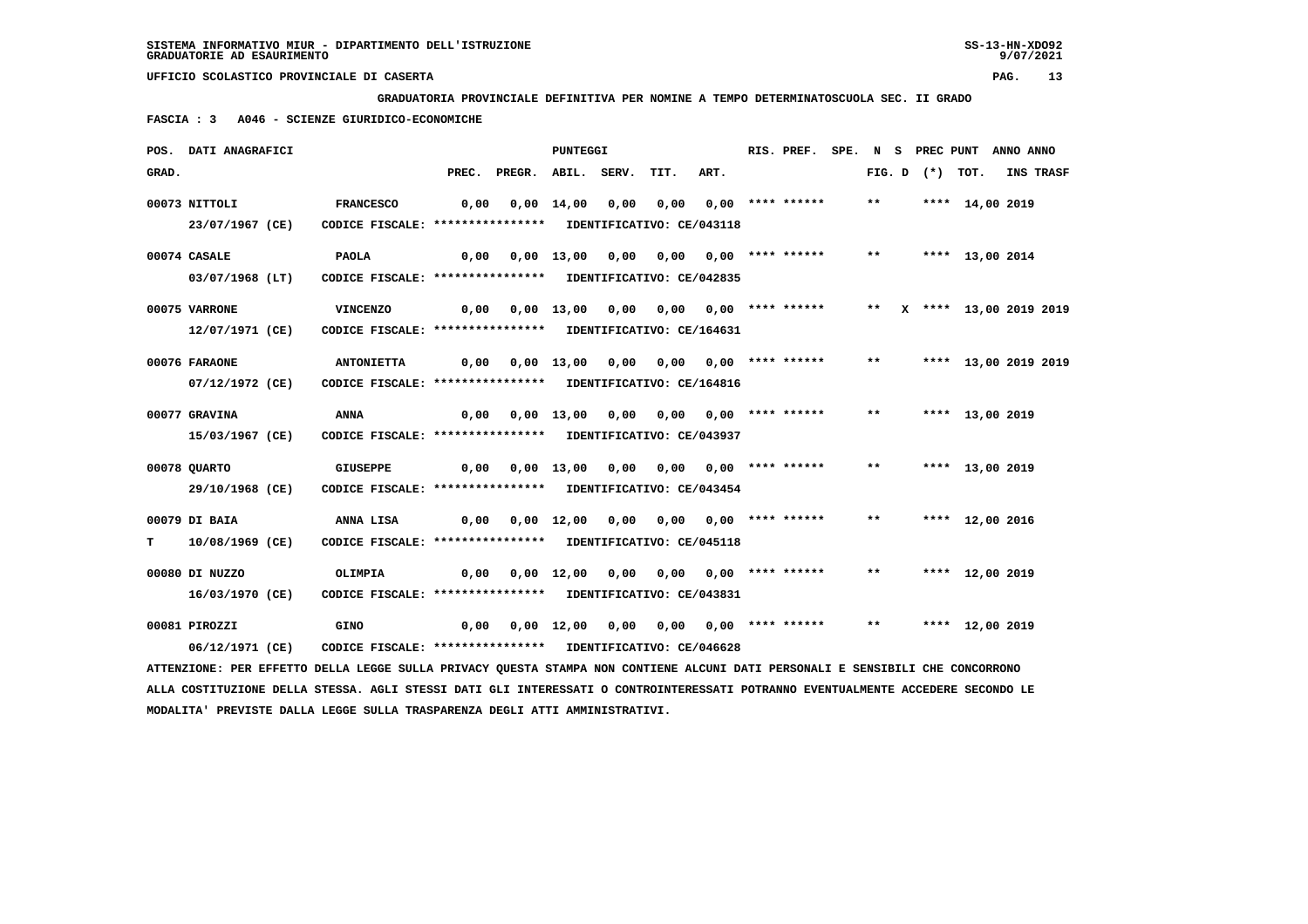**GRADUATORIA PROVINCIALE DEFINITIVA PER NOMINE A TEMPO DETERMINATOSCUOLA SEC. II GRADO**

 **FASCIA : 3 A046 - SCIENZE GIURIDICO-ECONOMICHE**

| POS.  | DATI ANAGRAFICI   |                                   |       |        | PUNTEGGI     |       |                           |      | RIS. PREF.  | SPE. N S |        | PREC PUNT |      | ANNO ANNO  |
|-------|-------------------|-----------------------------------|-------|--------|--------------|-------|---------------------------|------|-------------|----------|--------|-----------|------|------------|
| GRAD. |                   |                                   | PREC. | PREGR. | ABIL.        | SERV. | TIT.                      | ART. |             |          | FIG. D | $(*)$     | TOT. | INS TRASF  |
|       | 00082 DEL GIUDICE | ROSARIO                           | 0.00  |        | $0,00$ 11,00 | 0,00  | 0,00                      | 0,00 | **** ****** |          | $***$  | ****      |      | 11,00 2007 |
|       | 22/11/1970 (CE)   | CODICE FISCALE: ***************** |       |        |              |       | IDENTIFICATIVO: CE/043982 |      |             |          |        |           |      |            |
|       | 00083 AMATO       | MARIA                             | 0.00  | 0,00   | 11,00        | 0,00  | 0,00                      | 0,00 | **** ****** |          | $* *$  | ****      |      | 11,00 2016 |
|       | 12/05/1973 (CE)   | CODICE FISCALE: ***************** |       |        |              |       | IDENTIFICATIVO: CE/045430 |      |             |          |        |           |      |            |
|       | 00084 FERRIERO    | <b>ANTONIETTA</b>                 | 0,00  | 0,00   | 10,00        | 0,00  | 0,00                      | 0,00 | **** ****** |          | $* *$  | ****      |      | 10,00 2019 |
|       | 24/01/1971 (CE)   | CODICE FISCALE: ***************** |       |        |              |       | IDENTIFICATIVO: CE/050253 |      |             |          |        |           |      |            |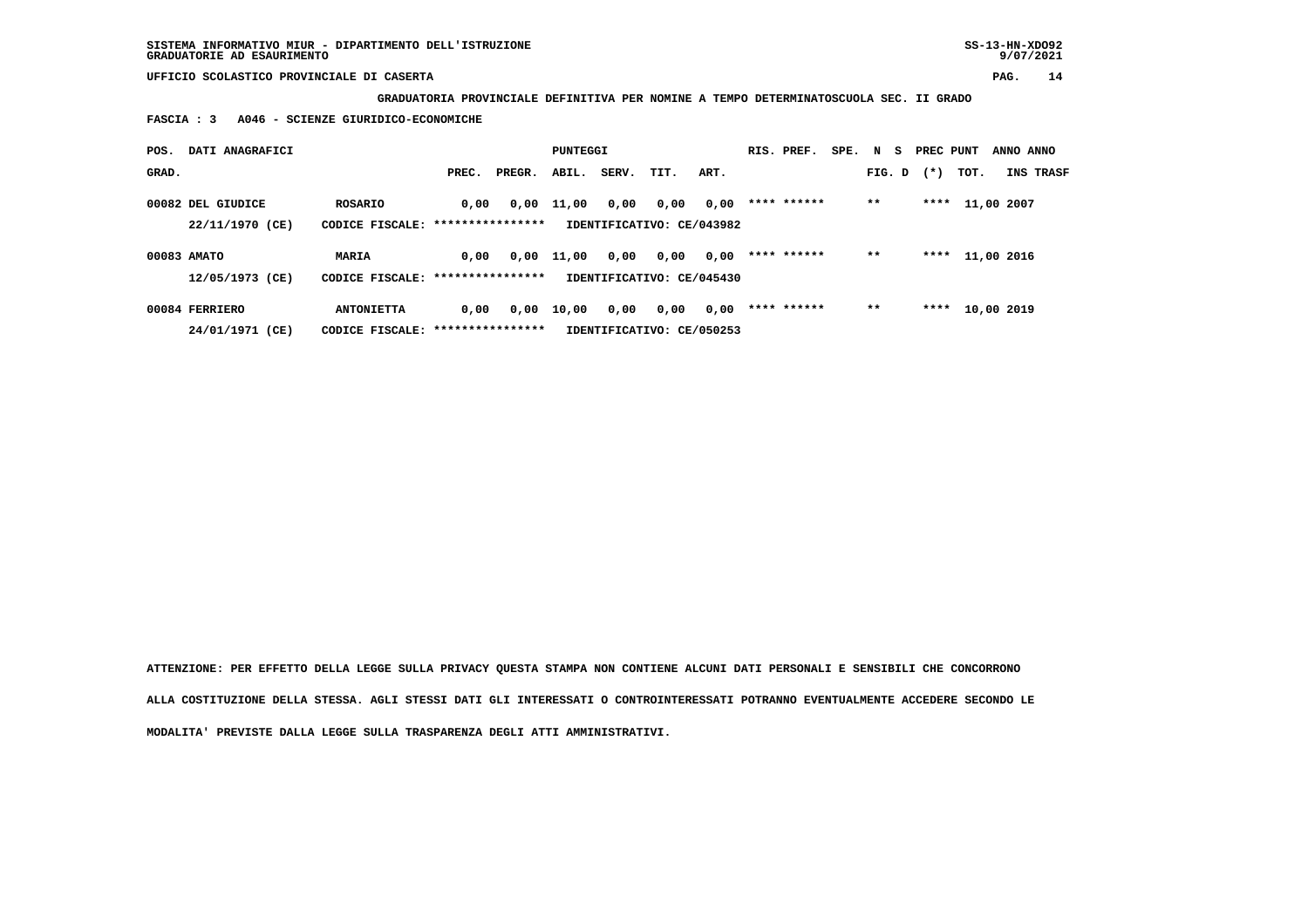| $SS-13-HN-XDO92$<br>SISTEMA INFORMATIVO MIUR - DIPARTIMENTO DELL'ISTRUZIONE<br>GRADUATORIE AD ESAURIMENTO |                                                                                       |       |        |              |       |      |      |  |             |        |        |    |        | 9/07/2021       |           |           |  |
|-----------------------------------------------------------------------------------------------------------|---------------------------------------------------------------------------------------|-------|--------|--------------|-------|------|------|--|-------------|--------|--------|----|--------|-----------------|-----------|-----------|--|
| UFFICIO SCOLASTICO PROVINCIALE DI CASERTA                                                                 |                                                                                       |       |        |              |       |      |      |  |             |        |        |    |        |                 | PAG.      | 15        |  |
|                                                                                                           | GRADUATORIA PROVINCIALE DEFINITIVA PER NOMINE A TEMPO DETERMINATOSCUOLA SEC. II GRADO |       |        |              |       |      |      |  |             |        |        |    |        |                 |           |           |  |
| A046 - SCIENZE GIURIDICO-ECONOMICHE<br>FASCIA: 4                                                          |                                                                                       |       |        |              |       |      |      |  |             |        |        |    |        |                 |           |           |  |
| DATI ANAGRAFICI<br>POS.                                                                                   |                                                                                       |       |        | PUNTEGGI     |       |      |      |  | RIS. PREF.  | SPE. N |        | S. |        | PREC PUNT       | ANNO ANNO |           |  |
| GRAD.                                                                                                     |                                                                                       | PREC. | PREGR. | ABIL.        | SERV. | TIT. | ART. |  |             |        | FIG. D |    | $(* )$ | тот.            |           | INS TRASF |  |
| 00085 RICCI                                                                                               | PIER PAOLO                                                                            | 0.00  |        | $0,00$ 13,00 | 2,00  | 0.00 | 0.00 |  | **** ****** |        | $**$   |    |        | **** 15,00 2016 |           |           |  |

 **02/07/1967 (CE) CODICE FISCALE: \*\*\*\*\*\*\*\*\*\*\*\*\*\*\*\* IDENTIFICATIVO: CE/046487**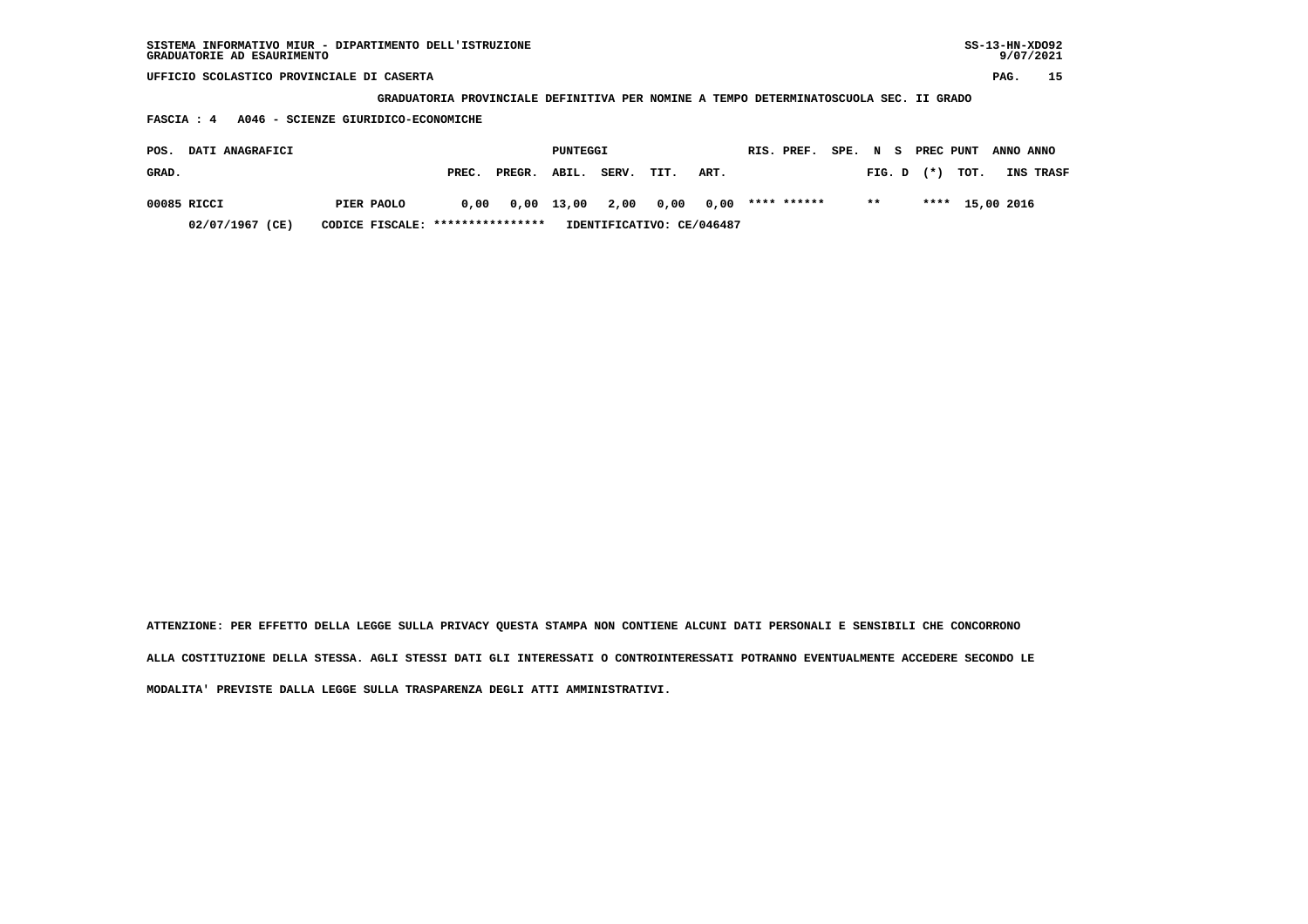**GRADUATORIA PROVINCIALE DEFINITIVA PER NOMINE A TEMPO DETERMINATOSCUOLA SEC. II GRADO**

 **FASCIA : 3 A047 - SCIENZE MATEMATICHE APPLICATE**

|       | POS. DATI ANAGRAFICI                |                                                                                      |       |        | <b>PUNTEGGI</b>               |      |                                       |      | RIS. PREF.                   | SPE. | N S    | PREC PUNT |                      | ANNO ANNO |           |
|-------|-------------------------------------|--------------------------------------------------------------------------------------|-------|--------|-------------------------------|------|---------------------------------------|------|------------------------------|------|--------|-----------|----------------------|-----------|-----------|
| GRAD. |                                     |                                                                                      | PREC. | PREGR. | ABIL. SERV.                   |      | TIT.                                  | ART. |                              |      | FIG. D |           | (*) TOT.             |           | INS TRASF |
|       | 00001 TAMBURRO<br>19/02/1969 (CE)   | <b>TIZIANA</b><br>CODICE FISCALE: **************** IDENTIFICATIVO: CE/045491         | 0.00  |        | 3,00 12,00                    | 6,00 | 0,00                                  |      | $0,00$ **** ******           |      | $***$  |           | **** 21,00 2018      |           |           |
|       | 00002 D'AUSILIO<br>08/05/1966 (CE)  | <b>ELISABETTA MARI</b><br>CODICE FISCALE: **************** IDENTIFICATIVO: CE/164693 | 0,00  |        | $0,00 \quad 11,00 \quad 8,00$ |      |                                       |      | $0,00$ $0,00$ **** ****** ** |      |        |           | **** 19,00 2019 2019 |           |           |
|       | 00003 PARENTE<br>16/08/1963 (CE)    | <b>MATTIA</b><br>CODICE FISCALE: **************** IDENTIFICATIVO: CE/049683          | 0,00  |        | $3,00$ $14,00$                | 0,00 | 0,00                                  |      | $0.00$ **** ******           |      | $***$  |           | **** 17,00 2014 2004 |           |           |
|       | 00004 MASULLO<br>14/07/1970 (CE)    | <b>BARBARA</b><br>CODICE FISCALE: **************** IDENTIFICATIVO: CE/057558         |       |        |                               |      |                                       |      |                              |      | $***$  |           | **** 16,00 2019 2007 |           |           |
|       | 00005 DIODATO<br>16/06/1968 (EE)    | <b>FILOMENA</b><br>CODICE FISCALE: **************** IDENTIFICATIVO: CE/043845        | 0.00  |        | 3,00 13,00 0,00               |      |                                       |      | $0,00$ $0,00$ **** ****** ** |      |        |           | **** 16,00 2019      |           |           |
|       | 00006 IESCE<br>11/06/1969 (CE)      | LIBERO<br>CODICE FISCALE: **************** IDENTIFICATIVO: CE/164667                 | 0.00  |        | $0,00$ 14,00                  | 0,00 | 0,00                                  |      | $0.00$ **** ******           |      | $***$  |           | **** 14,00 2019 2019 |           |           |
|       | 00007 GENNARIONE<br>03/11/1975 (CE) | <b>DIANA</b><br>CODICE FISCALE: **************** IDENTIFICATIVO: CE/043761           | 0,00  |        |                               |      | 0,00 14,00 0,00 0,00 0,00 **** ****** |      |                              |      | $***$  |           | **** 14,00 2019      |           |           |
|       | 00008 MONACO<br>03/08/1968 (CE)     | <b>MARIA</b><br>CODICE FISCALE: **************** IDENTIFICATIVO: CE/046403           | 0,00  |        | $0,00 \quad 12,00$            | 0,00 |                                       |      | 0,00 0,00 **** ******        |      | $* *$  |           | **** 12,00 2019      |           |           |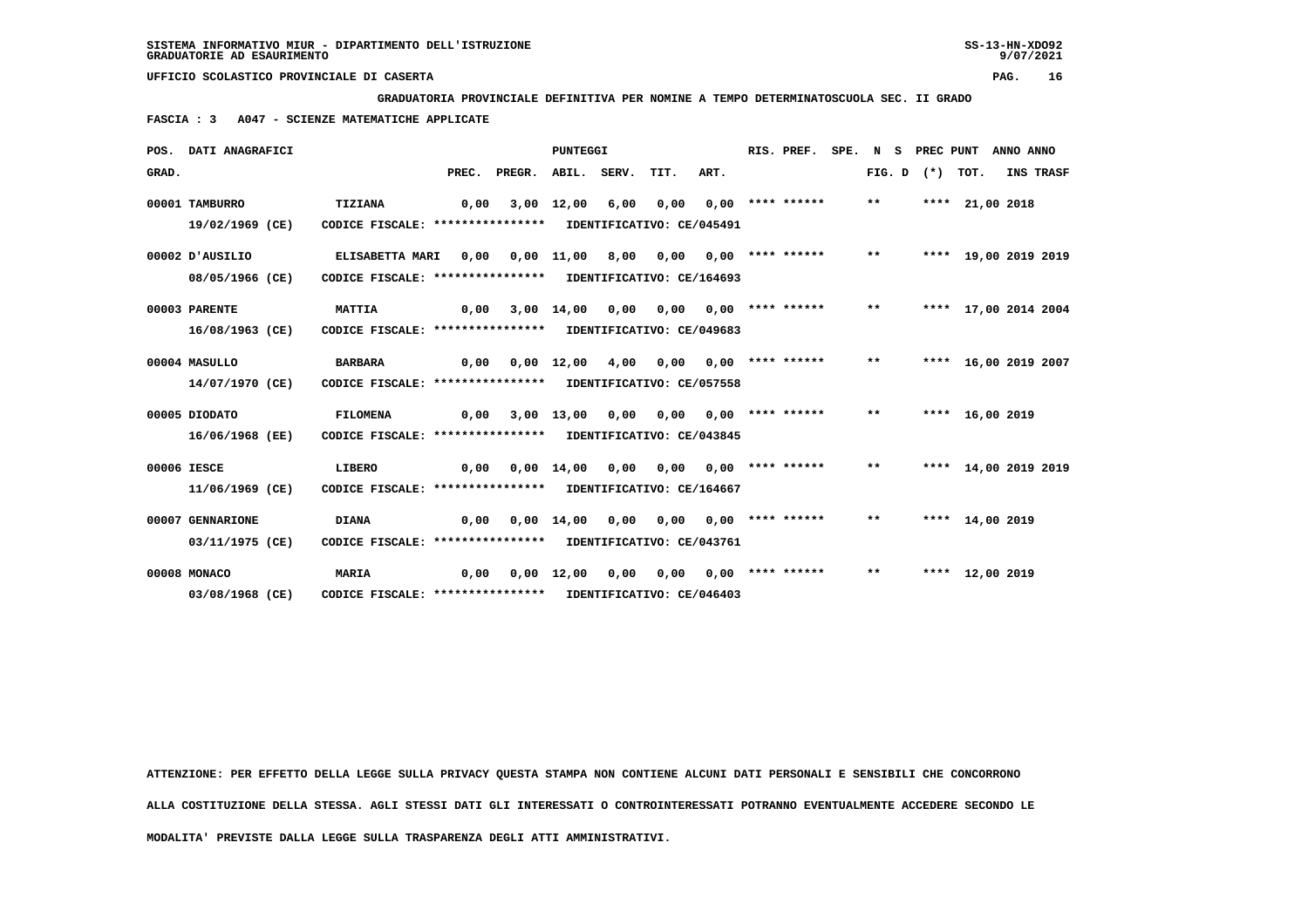**GRADUATORIA PROVINCIALE DEFINITIVA PER NOMINE A TEMPO DETERMINATOSCUOLA SEC. II GRADO**

 **FASCIA : 3 A054 - STORIA DELL'ARTE**

| POS.  | DATI ANAGRAFICI                      |                                                      |       |        | PUNTEGGI |       |                                   |      | RIS. PREF.  | SPE. N S |       |   | PREC PUNT      |      | ANNO ANNO        |  |
|-------|--------------------------------------|------------------------------------------------------|-------|--------|----------|-------|-----------------------------------|------|-------------|----------|-------|---|----------------|------|------------------|--|
| GRAD. |                                      |                                                      | PREC. | PREGR. | ABIL.    | SERV. | TIT.                              | ART. |             |          |       |   | $FIG. D$ $(*)$ | тот. | INS TRASF        |  |
|       | 00001 DI STASIO<br>$12/12/1959$ (CE) | <b>FILOMENA</b><br>CODICE FISCALE: ***************** | 0,00  | 6,00   | 16,00    | 42,00 | 0,00<br>IDENTIFICATIVO: CE/045120 | 0,00 | **** ****** |          | $**$  |   |                |      | **** $64.002002$ |  |
|       | 00002 CARDONE<br>22/09/1960 (CE)     | CARLO<br>CODICE FISCALE: *****************           | 0,00  | 0,00   | 13,00    | 48,00 | 0,00<br>IDENTIFICATIVO: CE/042913 | 0,00 | **** ****** |          | $***$ |   | ****           |      | 61,00 2016       |  |
|       | 00003 MARINO<br>15/12/1969 (CE)      | <b>GIOVANNA</b><br>CODICE FISCALE: ****************  | 0.00  | 0,00   | 14,00    | 0,00  | 0,00<br>IDENTIFICATIVO: CE/164709 | 0,00 | **** ****** |          | $* *$ | x | ****           |      | 14,00 2019 2019  |  |
|       | 00004 CINQUE<br>23/01/1966 (CE)      | <b>NICOLA</b><br>CODICE FISCALE: *****************   | 0,00  | 0,00   | 14,00    | 0,00  | 0,00<br>IDENTIFICATIVO: CE/043750 | 0,00 | **** ****** |          | $***$ |   | ****           |      | 14,00 2019       |  |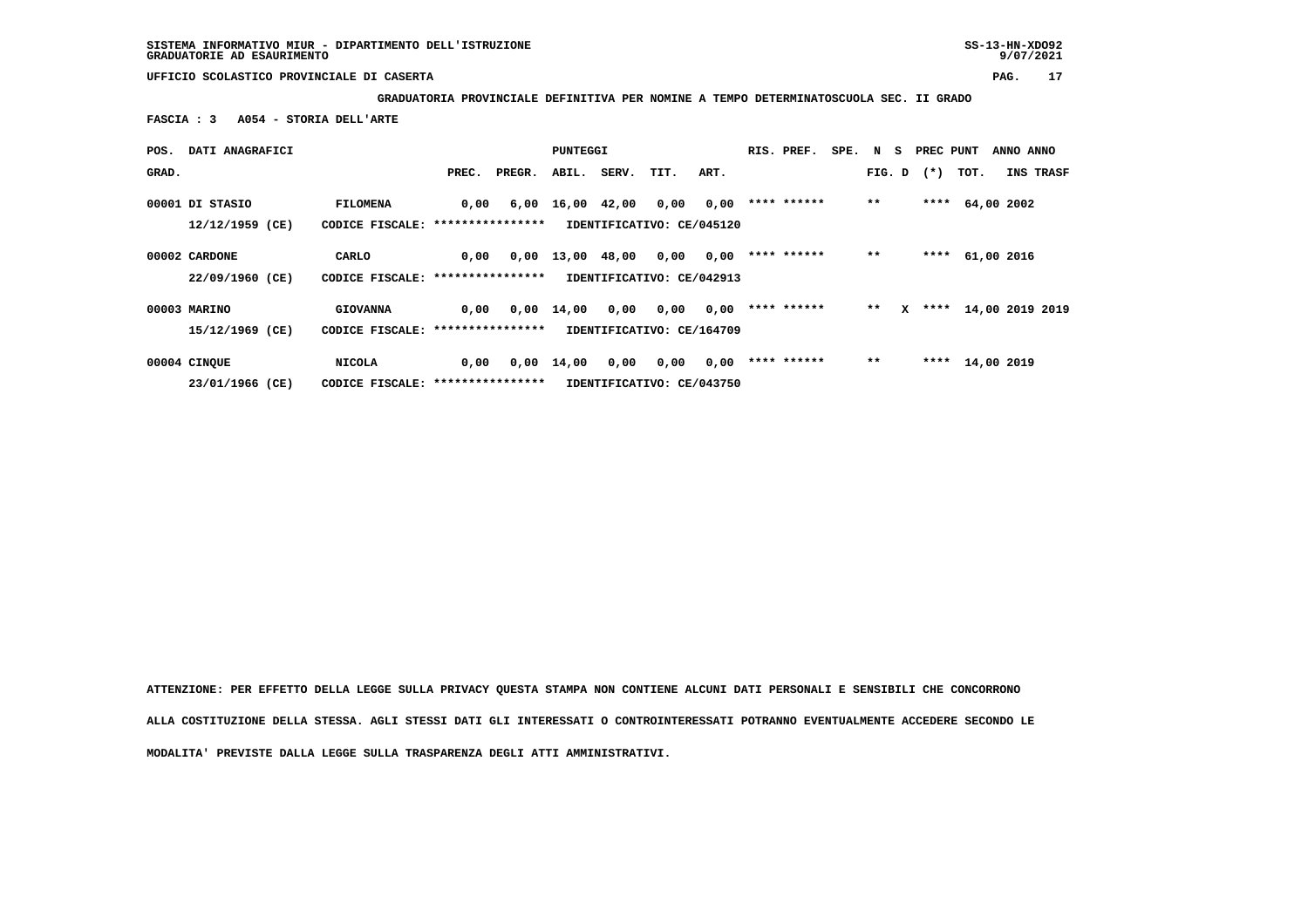**GRADUATORIA PROVINCIALE DEFINITIVA PER NOMINE A TEMPO DETERMINATOSCUOLA SEC. II GRADO**

 **FASCIA : 3 A066 - TRATTAMENTO TESTI, DATI ED APPLICAZIONI. INFORMATICA**

| POS.  | DATI ANAGRAFICI                   |                                                    |       |        | PUNTEGGI   |       |                                           |      | RIS. PREF.  | SPE. N S |        |   | PREC PUNT |      | ANNO ANNO  |           |
|-------|-----------------------------------|----------------------------------------------------|-------|--------|------------|-------|-------------------------------------------|------|-------------|----------|--------|---|-----------|------|------------|-----------|
| GRAD. |                                   |                                                    | PREC. | PREGR. | ABIL.      | SERV. | TIT.                                      | ART. |             |          | FIG. D |   | $(*)$     | тот. |            | INS TRASF |
|       | 00001 IORIO<br>30/06/1973 (CE)    | <b>ANGELO</b><br>CODICE FISCALE: ****************  | 0.00  | 0,00   | 12,00      |       | $0,00$ 15,00<br>IDENTIFICATIVO: CE/326468 | 0,00 | **** ****** |          | $* *$  |   | ****      |      | 27,00 2019 |           |
|       | 00002 BORRELLI<br>02/03/1965 (CE) | <b>SERGIO</b><br>CODICE FISCALE: ***************** | 0.00  |        | 2,00 14,00 | 0,00  | 6,00<br>IDENTIFICATIVO: CE/007860         | 0,00 | **** ****** |          | $***$  | x | ****      |      | 22,00 2019 |           |